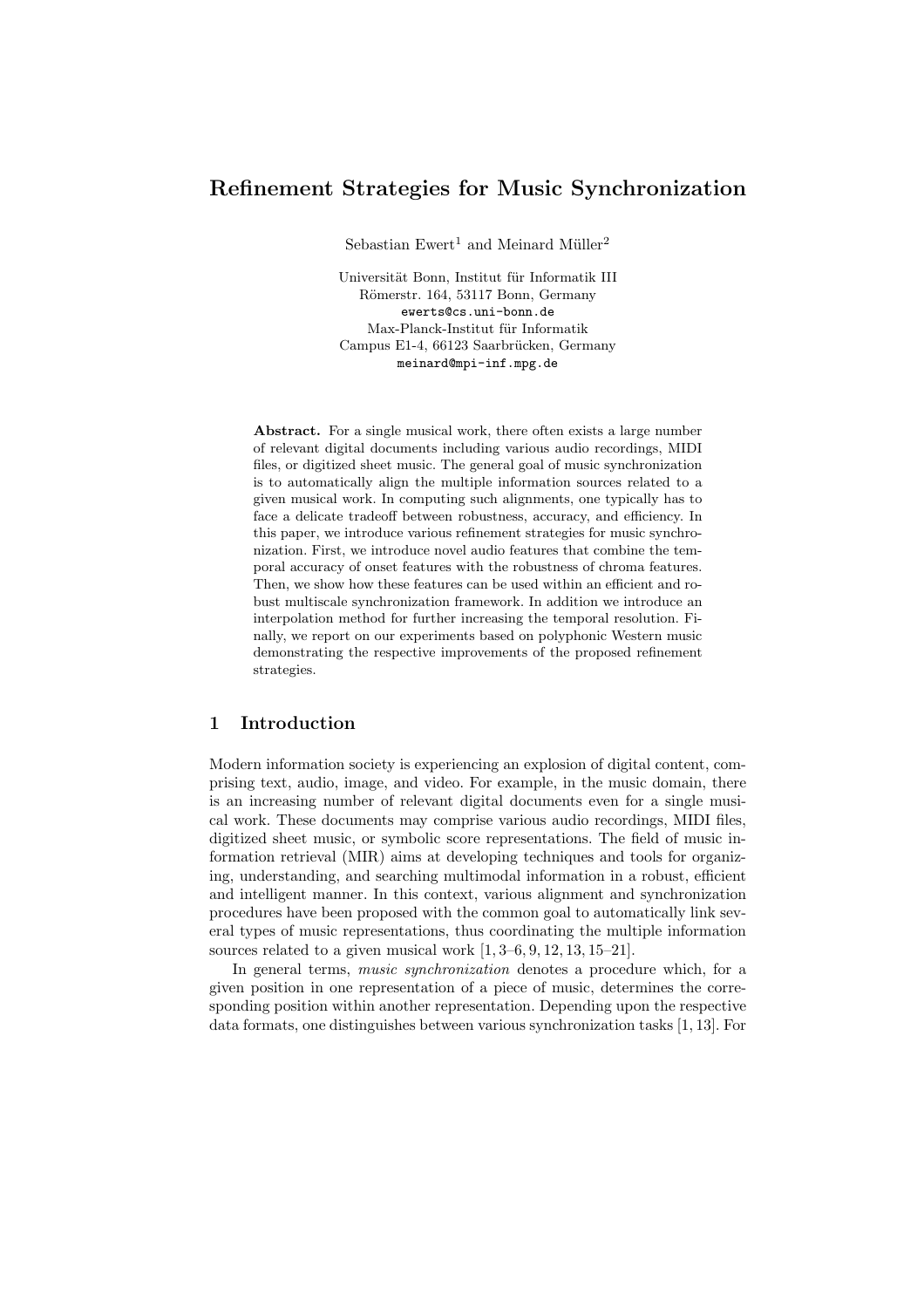example, *audio-audio* synchronization [5, 17, 20] refers to the task of time aligning two different audio recordings of a piece of music. These alignments can be used to jump freely between different interpretations, thus affording efficient and convenient audio browsing. The goal of score-audio and MIDI-audio synchronization [1, 3, 16, 18, 19] is to coordinate note and MIDI events with audio data. The result can be regarded as an automated annotation of the audio recording with available score and MIDI data. A recently studied problem is referred to as scan-audio synchronization [12], where the objective is to link regions (given as pixel coordinates) within the scanned images of given sheet music to semantically corresponding physical time positions within an audio recording. Such linking structures can be used to highlight the current position in the scanned score during playback of the recording. Similarly, the goal of *lyrics-audio* synchronization [6, 15, 21] is to align given lyrics to an audio recording of the underlying song. For an overview of related alignment and synchronization problems, we also refer to [4, 13].

Automated music synchronization constitutes a challenging research field since one has to account for a multitude of aspects such as the data format, the genre, the instrumentation, or differences in parameters such as tempo, articulation and dynamics that result from expressiveness in performances. In the design of synchronization algorithms, one has to deal with a delicate tradeoff between robustness, temporal resolution, alignment quality, and computational complexity. For example, music synchronization strategies based on chroma features [3] have turned out to yield robust alignment results even in the presence of significant artistic variations. Such chroma-based approaches typically yield a reasonable synchronization quality, which suffices for music browsing and retrieval applications. However, the alignment accuracy may not suffice to capture fine nuances in tempo and articulation as needed in applications such as performance analysis [22] or audio editing [3]. Other synchronization strategies yield a higher accuracy for certain classes of music by incorporating onset information [16, 19], but suffer from a high computational complexity and a lack of robustness. Dixon et al. [5] describe an online approach to audio synchronization. Even though the proposed algorithm is very efficient, the risk of missing the optimal alignment path is relatively high. Müller et al. [17] present a more robust, but very efficient offline approach, which is based on a multiscale strategy.

In this paper, we introduce several strategies on various conceptual levels to increase the time resolution and quality of the synchronization result without sacrificing robustness and efficiency. First, we introduce a new class of audio features that inherit the robustness from chroma-based features and the temporal accuracy from onset-based features (Sect. 2). Then, in Sect. 3, we show how these features can be used within an efficient and robust multiscale synchronization framework. Finally, for further improving the alignment quality, we introduce an interpolation technique that refines the given alignment path in some time consistent way (Sect. 4). We have conducted various experiments based on polyphonic Western music. In Sect. 5, we summarize and discuss the results indicating the respective improvements of the proposed refinement strate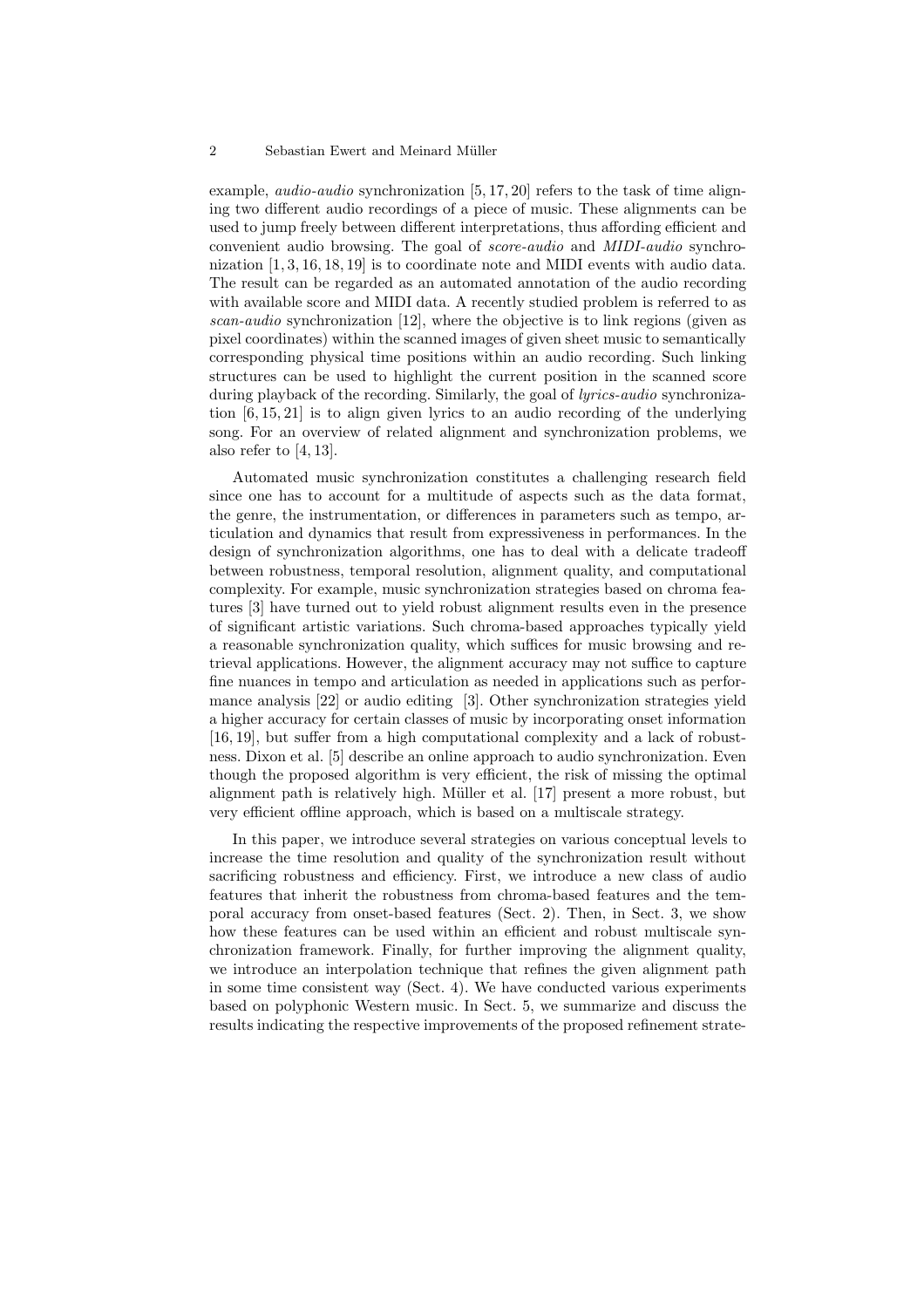gies. We conclude in Sect. 6 with a discussion of open problems and prospects on future work. Further references will be given in the respective sections.

# 2 Robust and Accurate Audio Features

In this section, we introduce a new class of so-called DLNCO (decaying locally adaptive normalized chroma-based onset) features that indicate note onsets along with their chroma affiliation. These features posses a high temporal accuracy, yet being robust to variations in timbre and dynamics. In Sects. 2.1 and 2.2, we summarize the necessary background on chroma and onset features, respectively. The novel DLNCO features are then described in Sect. 2.3.

### 2.1 Chroma Features

In order to synchronize different music representations, one needs to find suitable feature representations being robust towards those variations that are to be left unconsidered in the comparison. In this context, chroma-based features have turned out to be a powerful tool for synchronizing harmony-based music, see [2, 9, 13]. Here, the chroma refer to the 12 traditional pitch classes of the equal-tempered scale encoded by the attributes  $C, C^{\sharp}, D, \ldots, B$ . Note that in the equal-tempered scale, different pitch spellings such  $C^{\sharp}$  and  $D^{\flat}$  refer to the same chroma. Representing the short-time energy of the signal in each of the 12 pitch classes, chroma features do not only account for the close octave relationship in both melody and harmony as it is prominent in Western music, but also introduce a high degree of robustness to variations in timbre and articulation [2]. Furthermore, normalizing the features makes them invariant to dynamic variations. There are various ways to compute chroma features, e. g., by suitably pooling spectral coefficients obtained from a short-time Fourier transform [2] or by suitably summing up pitch subbands obtained as output after applying a pitch-based filter bank [13, 14]. For details, we refer to the literature.

In the following, the first six measures of the Etude No. 2, Op. 100, by Friedrich Burgmüller will serve us as our running example, see Fig. 1a. For short, we will use the identifier **Burg2** to denote this piece, see Table 1. Figs. 1b and 1c show a chroma representation and a normalized chroma representation, respectively, of an audio recording of Burg2. Because of their invariance, chroma-based features are well-suited for music synchronization leading to robust alignments even in the presence of significant variations between different versions of a musical work, see [9, 17].

#### 2.2 Onset Features

We now describe a class of highly expressive audio features that indicate note onsets along with their respective pitch affiliation. For details, we refer to [13, 16]. Note that for many instruments such as the piano or the guitar, there is sudden energy increase when playing a note (attack phase). This energy increase may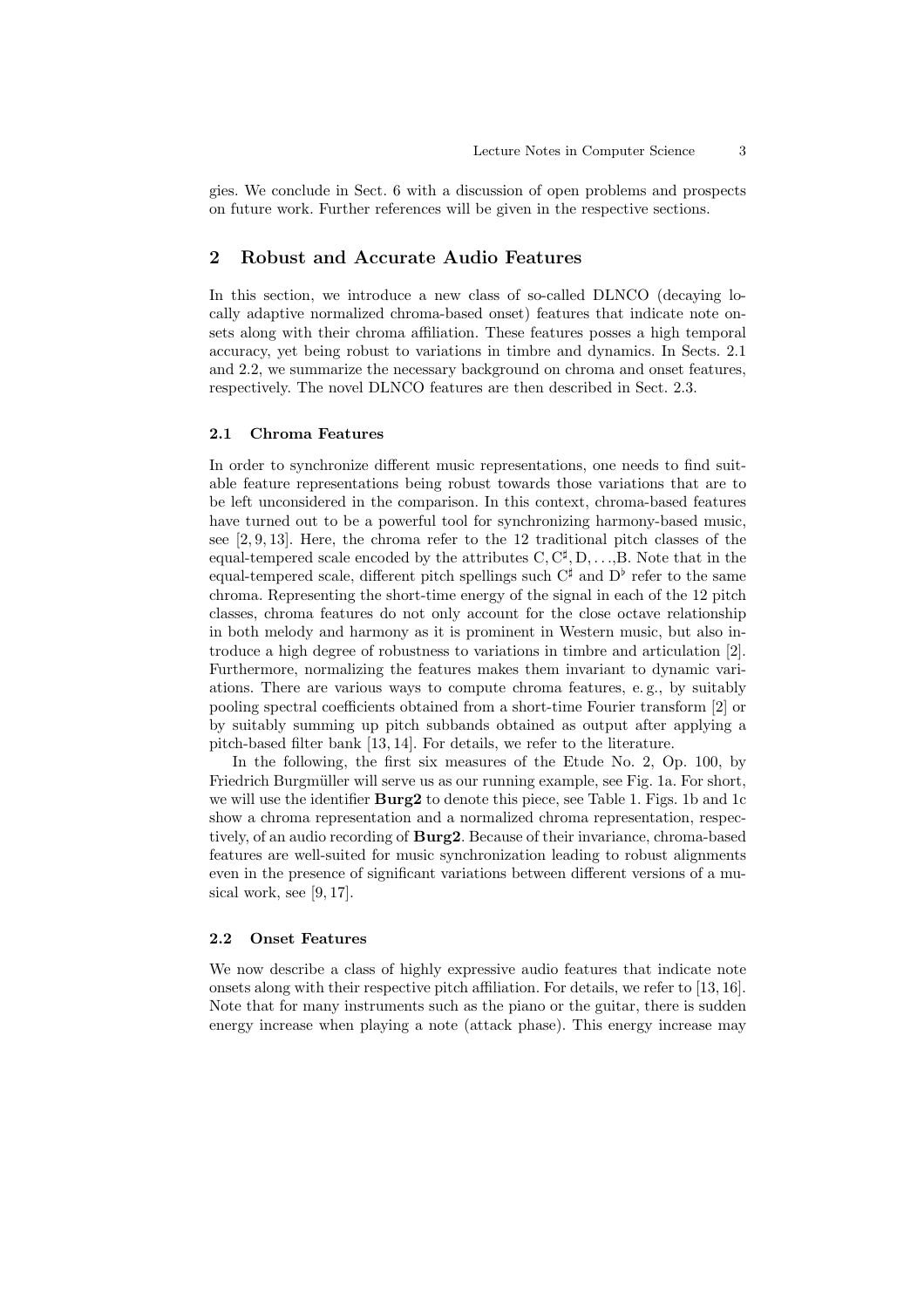

Fig. 1. (a) First six measures of Burgmüller, Op. 100, Etude No. 2 (Burg2, see Table 1). (b) Chroma representation of a corresponding audio recording. Here, the feature resolution is 50 Hz (20 ms per feature vector). (c) Normalized chroma representation.

not be significant relative to the entire signal's energy, since the generated sound may be masked by the remaining components of the signal. However, the energy increase relative to the spectral bands corresponding to the fundamental pitch and harmonics of the respective note may still be substantial. This observation motivates the following feature extraction procedure.

First the audio signal is decomposed into 88 subbands corresponding to the musical notes A0 to C8 (MIDI pitches  $p = 21$  to  $p = 108$ ) of the equal-tempered scale. This can be done by a high-quality multirate filter bank that properly separates adjacent notes, see [13, 16]. Then, 88 local energy curves are computed by convolving each of the squared subbands with a suitably window function. Finally, for each energy curve the first-order difference is calculated (discrete derivative) and half-wave rectified (positive part of the function remains). The significant peaks of the resulting curves indicate positions of significant energy increase in the respective pitch subband. An onset feature is specified by the pitch of its subband and by the time position and height of the corresponding peak.

Fig. 2 shows the resulting onset representation obtained for our running example Burg2. Note that the set of onset features is sparse while providing information of very high temporal accuracy. (In our implementation, we have a pitch dependent resolution of 2−10 ms.) On the downside, the extraction of onset features is a delicate problem involving fragile operations such as differentiation and peak picking. Furthermore, the feature extraction only makes sense for music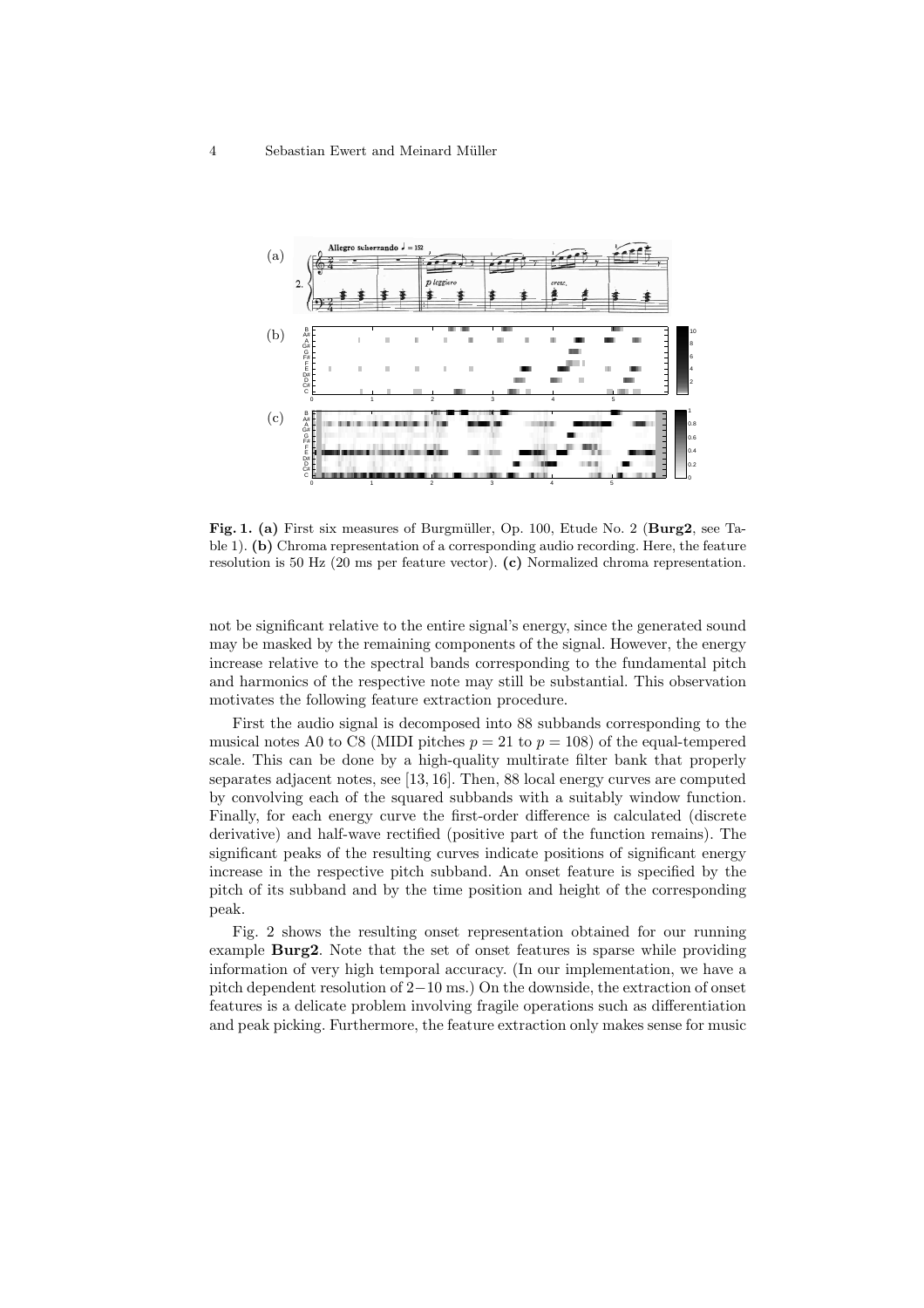

Fig. 2. Onset representation of Burg2. Each rectangle represents an onset feature specified by pitch (here, indicated by the MIDI note numbers given by the vertical axis), by time position (given in seconds by the horizontal axis), and by a color-coded value that correspond to the height of the peak. Here, for the sake of visibility, a suitable logarithm of the value is shown.

with clear onsets (e. g., piano music) and may yield no or faulty results for other music (e. g., soft violin music).

## 2.3 DLNCO Features

We now introduce a new class of features that combine the robustness of chroma features and the accuracy of onset features. The basic idea is to add up those onset features that belong to pitches of the same pitch class. To make this work, we first evenly split up the time axis into segments or frames of fixed length (In our experiments, we use a length of 20 ms). Then, for each pitch, we add up all onset features that lie within a segment. Note that due to the sparseness of the onset features, most segments do not contain an onset feature. Since the values of the onset features across different pitches may differ significantly, we take a suitable logarithm of the values, which accounts for the logarithmic sensation of sound intensity. For example, in our experiments, we use  $log(5000 \cdot v + 1)$  for an onset value v. Finally, for each segment, we add up the logarithmic values over all pitches that correspond to the same chroma. For example, adding up the logarithmic onset values that belong to the pitches A0,A1,. . .,A7 yields a value for the chroma A. The resulting 12-dimensional features will be referred to as CO (chroma onset) features, see Fig. 3a.

The CO features are still very sensitive to local dynamic variations. As a consequence, onsets in passages played in piano may be marginal in comparison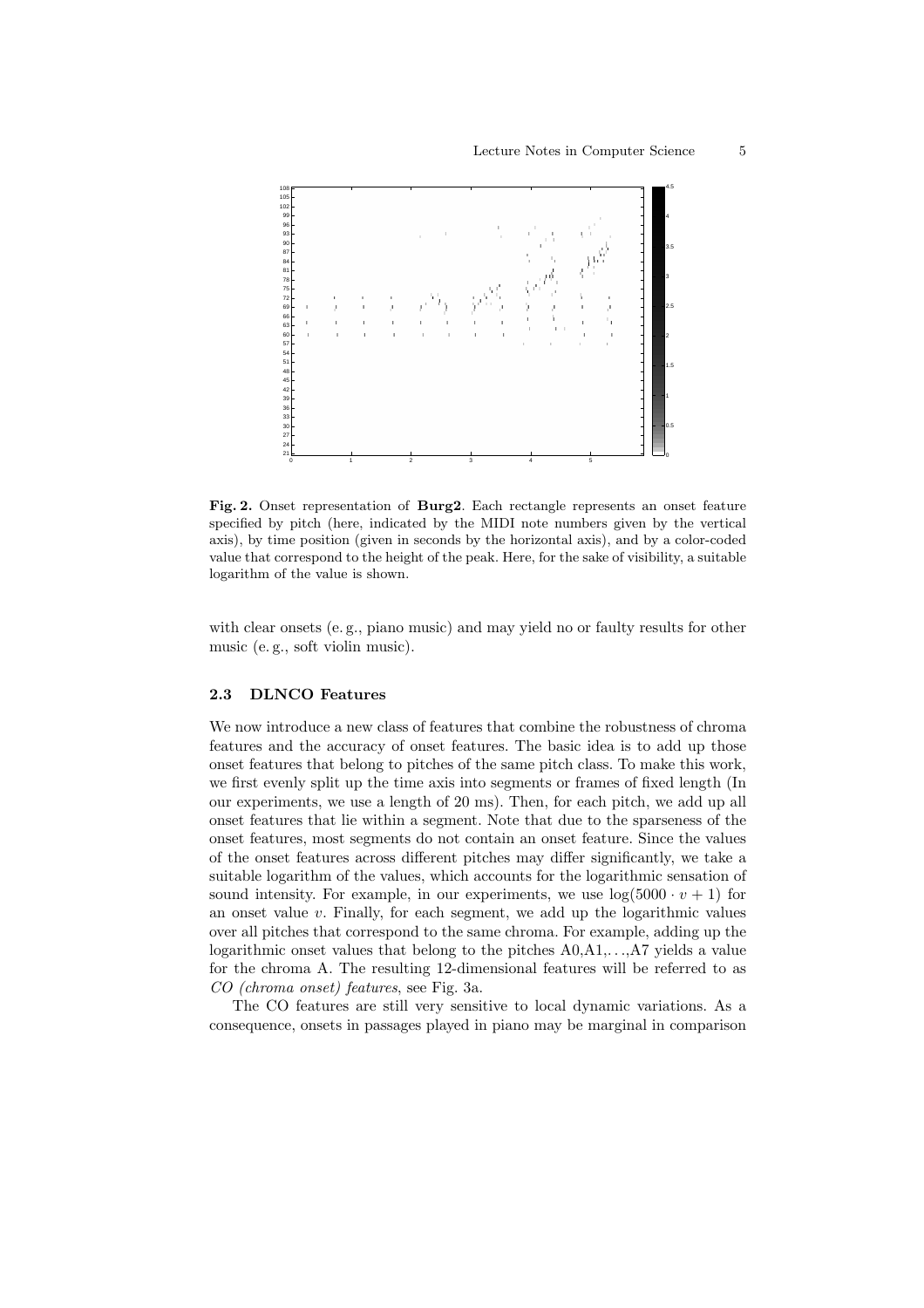

Fig. 3. (a) Chroma onset (CO) features obtained from the onset representation of Fig. 2. (b) Normalized CO features. (c) Sequence of norms of the CO features (blue) and sequence of local maxima over a time window of  $\pm 1$  second (red). (d) Locally adaptive normalized CO (LNCO) features. (e) Decaying LNCO (DLNCO) features.

to onsets in passages played in forte. To compensate for this, one could simply normalize all non-zero CO feature vectors. However, this would also enhance small noisy onset features that are caused by mechanical noise, resonance, or beat effects thus leading to a useless representation, see Fig. 3b. To circumvent this problem, we employ a locally adaptive normalization strategy. First, we compute the norm for each 12-dimensional CO feature vector resulting in a sequence of norms, see Fig. 3c (blue curve). Then, for each time frame, we assign the local maxima of the sequence of norms over a time window that ranges one second to the left and one second to the right, see Fig. 3c (red curve). Furthermore, we assign a positive threshold value to all those frames where the local maximum falls below that threshold. The resulting sequence of local maxima is used to normalize the CO features in a locally adaptive fashion. To this end, we simply divide the sequence of CO features by the sequence of local maxima in a pointwise fashion, see Fig. 3d. The resulting features are referred to as LNCO (locally adaptive normalized CO) features. Intuitively, LNCO features account for the fact that onsets of low energy are less relevant in musical passages of high energy than in passages of low energy.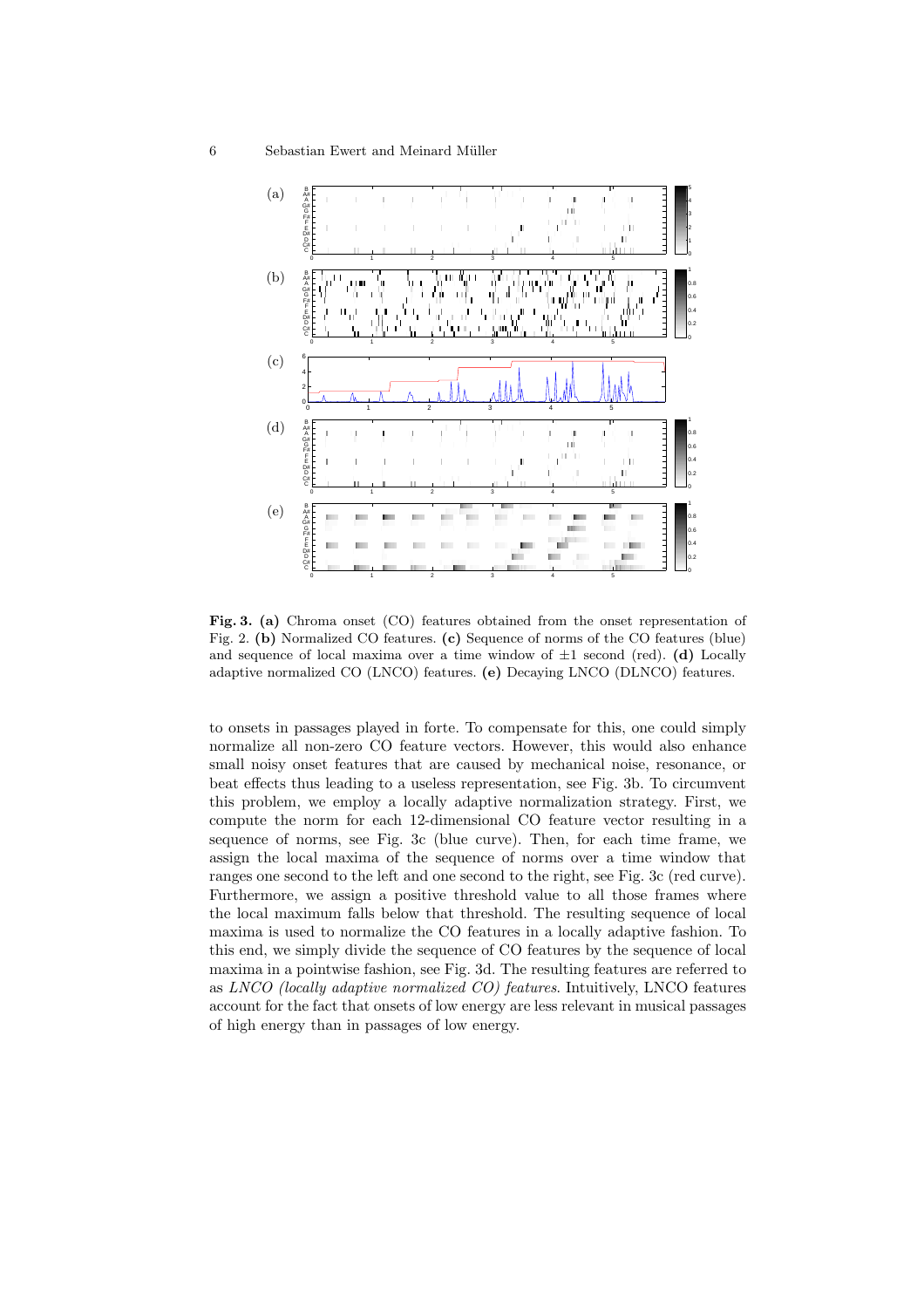In summary, the octave identification makes LNCO features robust to variations in timbre. Furthermore, because of the locally adaptive normalization, LNCO features are invariant to variations in dynamics and exhibit significant onset values even in passages of low energy. Finally, the LNCO feature representation is sparse in the sense that most feature vectors are zero, while the non-zero vectors encode highly accurate temporal onset information.

In view of synchronization applications, we further process the LNCO feature representation by introducing an additional temporal decay. To this end, each LNCO feature vector is copied n times (in our experiments we chose  $n = 10$ ) and the copies are multiplied by decreasing positive weights starting with 1. Then, the  $n$  copies are arranged to form short sequences of  $n$  consecutive feature vectors of decreasing norm starting at the time position of the original vector. The overlay of all these decaying sequences results in a feature representation, which we refer to as DLNCO (decaying LNCO) feature representation, see Figs. 3e and 6a. The benefit of these additional temporal decays will become clear in the synchronization context, see Sect. 3.1. Note that in the DLNCO feature representation, one does not loose the temporal accuracy of the LNCO features—the onset positions still appear as sharp left edges in the decays. However, spurious double peaks, which appear in a close temporal neighborhood within a chroma band, are discarded. By introducing the decay, as we will see later, one looses sparseness while gaining robustness.

As a final remark of this section, we emphasize that the opposite variant of first computing chroma features and then computing onsets from the resulting chromagrams is not as successful as our strategy. As a first reason, note that the temporal resolution of the pitch energy curves is much higher  $(2-10 \text{ ms de-})$ pending on the respective pitch) then for the chroma features (where information across various pitches is combined at a common lower temporal resolution) thus yielding a higher accuracy. As a second reason, note that by first changing to a chroma representation one may already loose valuable onset information. For example, suppose there is a clear onset in the C3 pitch band and some smearing in the C4 pitch band. Then, the smearing may overlay the onset on the chroma level, which may result in missing the onset information. However, by first computing onsets for all pitches separately and then merging this information on the chroma level, the onset of the C3 pitch band will become clearly visible on the chroma level.

# 3 Synchronization Algorithm

In this section, we show how our novel DLNCO features can be used to significantly improve the accuracy of previous chroma-based strategies without sacrificing robustness and efficiency. First, in Sect. 3.1, we introduce a combination of cost matrices that suitably captures harmonic as well as onset information. Then, in Sect. 3.2, we discuss how the new cost matrix can be plugged in an efficient multiscale music synchronization framework by using an additional alignment layer.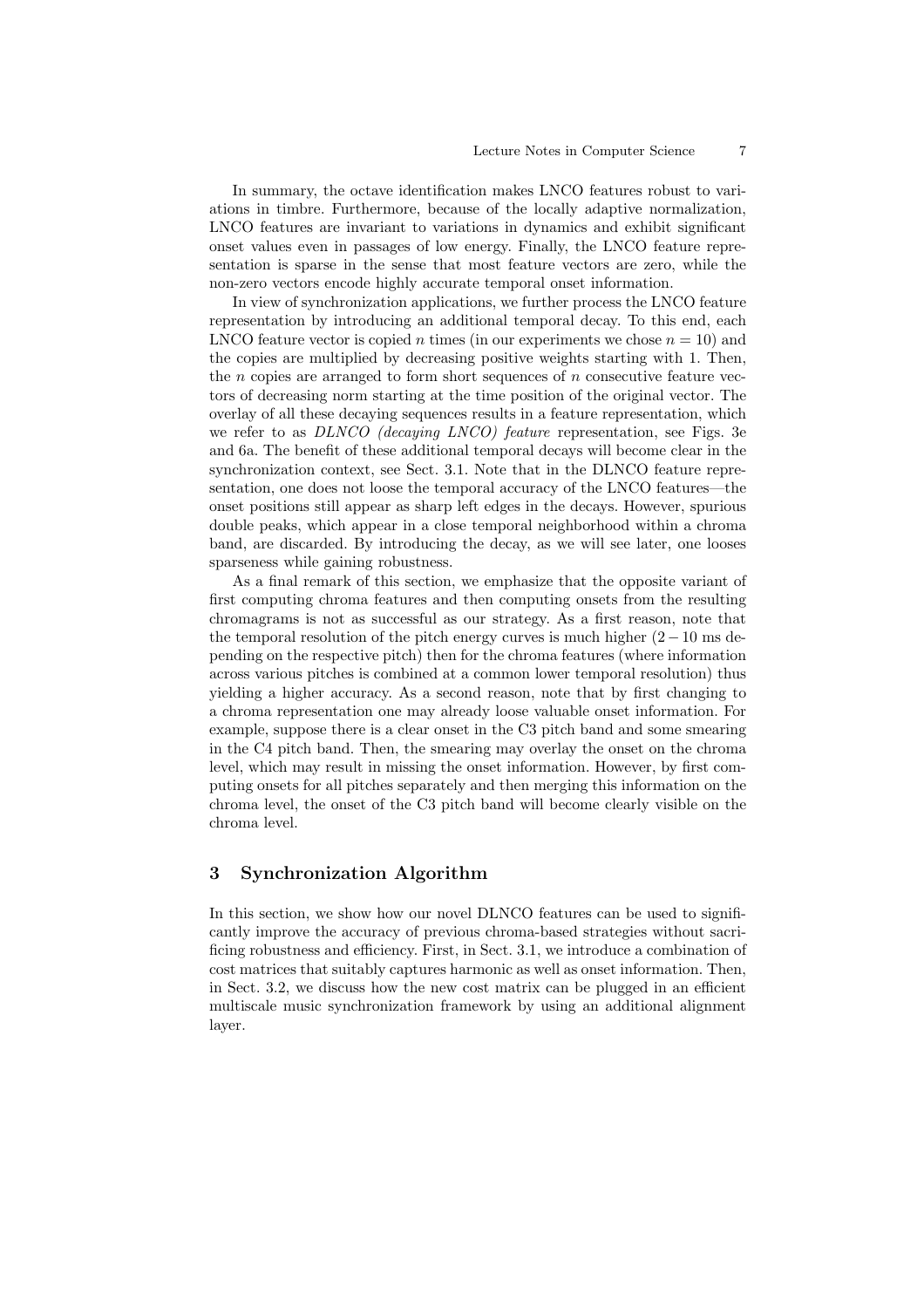

Fig. 4. (a) Sequences of normalized chroma features for an audio version (left) and MIDI version (right) of Burg2. (b) Corresponding sequences of DLNCO features.

#### 3.1 Local Cost Measures and Cost Matrices

As discussed in the introduction, the goal of music synchronization is to time align two given versions of the same underlying piece of music. In the following, we consider the case of MIDI-audio synchronization. Other cases such as audioaudio synchronization may be handled in the same fashion. Most synchronization algorithms  $[3, 5, 9, 16, 17, 19, 20]$  rely on some variant of dynamic time warping (DTW) and can be summarized as follows. First, the two music data streams to be aligned are converted into feature sequences, say  $V := (v_1, v_2, \ldots, v_N)$  and  $W := (w_1, w_2, \ldots, w_M)$ , respectively. Note that N and M do not have to be equal, since the two versions typically have a different length. Then, an  $N \times M$ cost matrix  $C$  is built up by evaluating a local cost measure  $c$  for each pair of features, i.e.,  $C(n, m) = c(v_n, w_m)$  for  $1 \leq n \leq N, 1 \leq m \leq M$ . Finally, an optimum-cost alignment path is determined from this matrix via dynamic programming, which encodes the synchronization result. Our synchronization approach follows these lines using the standard DTW algorithm, see [13] for a detailed account on DTW in the music context. For an illustration, we refer to Fig. 5, which shows various cost matrices along with optimal alignment paths.

Note that the final synchronization result heavily depends on the type of features used to transform the music data streams and the local cost measure used to compare the features. We now introduce three different cost matrices, where the third one is a simple combination of the first and second one.

The first matrix is a conventional cost matrix based on normalized chroma features. Note that these features can be extracted from audio representations, as described in Sect. 2.1, as well as from MIDI representations, as suggested in [9]. Fig. 4a shows normalized chroma representations for an audio recording and a MIDI version of Burg2, respectively. To compare two normalized chroma vectors v and w, we use the cost measure  $c_{\text{chroma}}(v, w) := 2 - \langle x, y \rangle$ . Note that  $\langle v, w \rangle$  is the cosine of the angle between v and w since the features are normalized. The offset 2 is introduced to favor diagonal directions in the DTW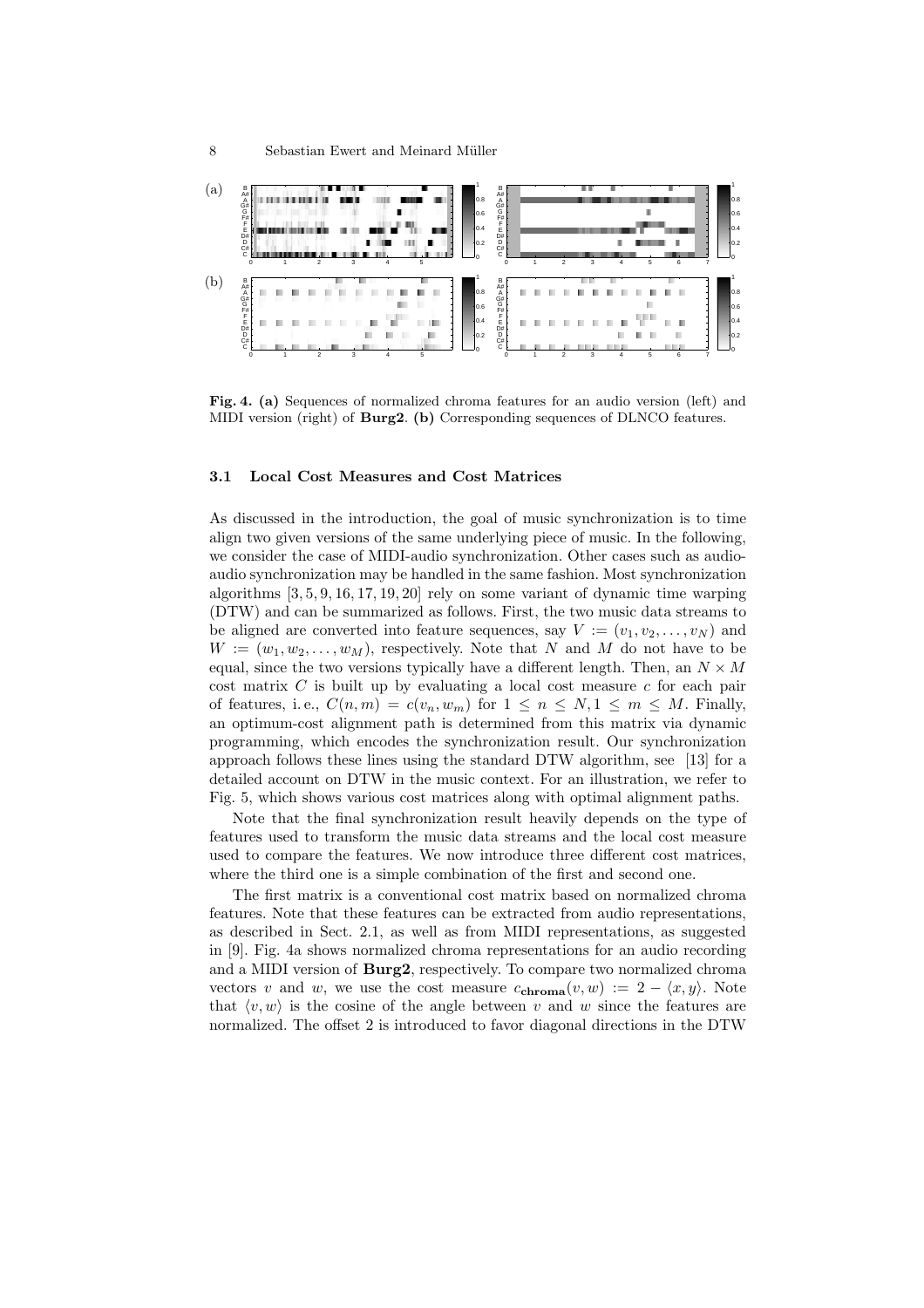

Fig. 5. (a) Cost matrix  $C_{\text{chroma}}$  using normalized chroma features and the local cost measure  $c_{\rm chroma}$ . The two underlying feature sequences are shown Fig. 4a. A costminimizing alignment path is indicated by the white line. (b) Cost matrix  $C_{\text{DLNCO}}$ with cost-minimizing alignment path using DLNCO features and  $c_{\text{DLNCO}}$ . The two underlying feature sequences are shown Fig. 4b. (c) Cost matrix  $C = C_{\text{chroma}} + C$  $C_{\text{DLNCO}}$  and resulting cost-minimizing alignment path.



Fig. 6. Illustration of the effect of the decay operation on the cost matrix level. A match of two onsets leads to a small corridor within the cost matrix that exhibits low costs and is tapered to the left (where the exact onsets occur). (a) Beginning of the DLNCO representation of Fig. 4b (left). (b) Beginning of the DLNCO representation of Fig. 4b (right). (c) Resulting section of  $C_{\text{DLNCO}}$ , see Fig. 5b.

algorithm in regions of uniformly low cost, see [17] for a detailed explanation. The resulting cost matrix is denoted by  $C_{\text{chroma}}$ , see Fig. 5a.

The second cost matrix is based on DLNCO features as introduced in Sect. 2.3. Again, one can directly convert the MIDI version into a DLNCO representation by converting the MIDI note onsets into pitch onsets. Fig. 4b shows DLNCO representations for an audio recording and a MIDI version of Burg2, respectively. To compare two DLNCO feature vectors,  $v$  and  $w$  we now use the Euclidean distance  $c_{\text{DLNCO}}(v, w) := ||v - w||$ . The resulting cost matrix is denoted by  $C_{\text{DLNCO}}$ , see Fig. 5b. At this point, we need to make some explanations. First, recall that each onset has been transformed into a short vector sequence of decaying norm. Using the Euclidean distance to compare two such decaying sequences leads to a diagonal corridor of low cost in  $C_{\text{DLNCO}}$  in the case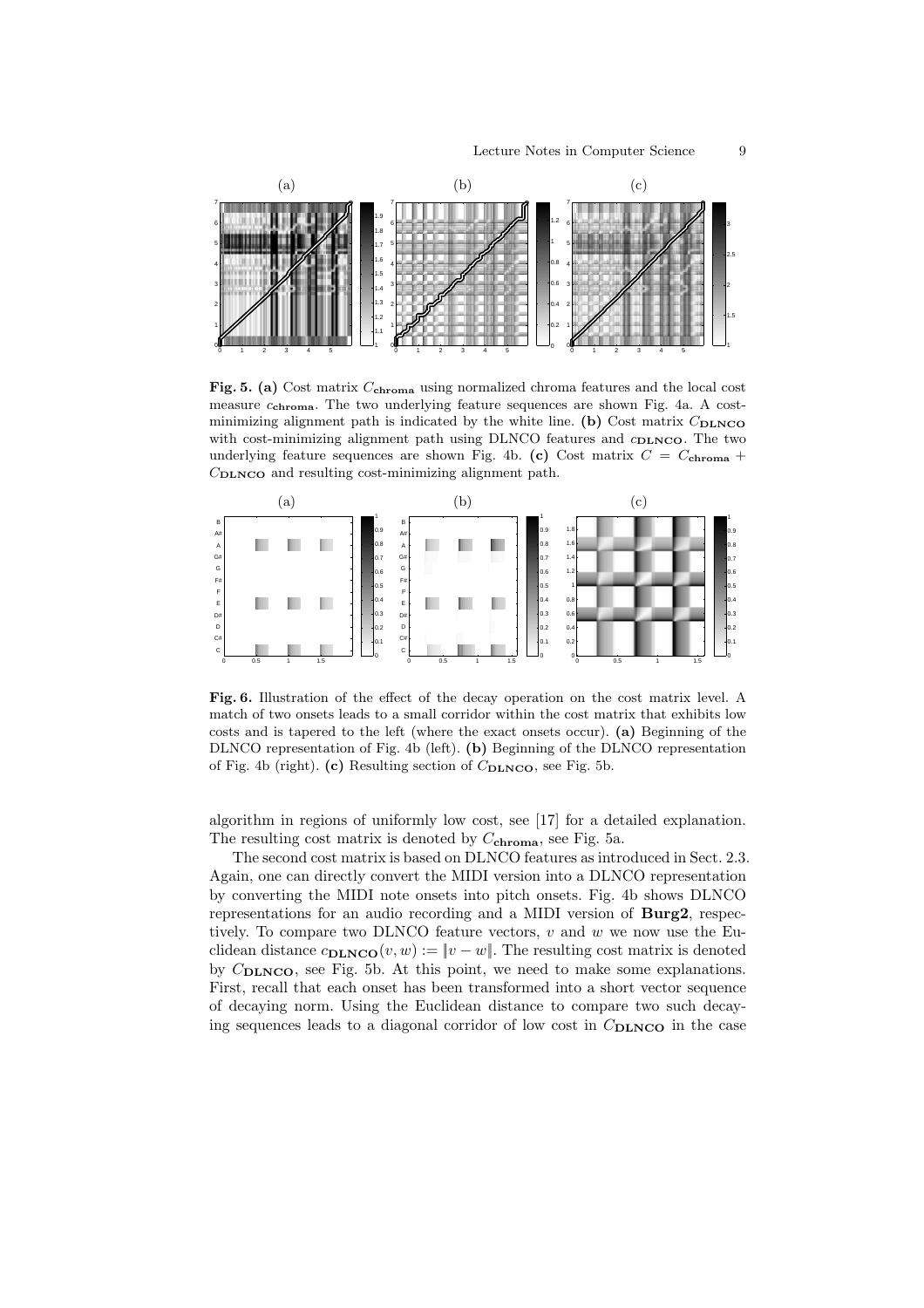#### 10 Sebastian Ewert and Meinard Müller

that the directions (i. e., the relative chroma distributions) of the onset vectors are similar. This corridor is tapered to the lower left and starts at the precise time positions of the two onsets to be compared, see Fig. 6c. Second, note that  $C_{\text{DLNCO}}$  reveals a grid like structure of an overall high cost, where each beginning of a corridor forms a small needle's eye of low cost. Third, sections in the feature sequences with no onsets lead to regions in  $C_{\text{DLNCO}}$  having zero cost. In other words, only significant events in the DLNCO feature sequences take effect on the cost matrix level. In summary, the structure of  $C_{\text{DLNCO}}$  regulates the course of a cost-minimizing alignment path in event-based regions to run through the needle's eyes of low cost. This leads to very accurate alignments at time positions with matching chroma onsets.

The two cost matrices  $C_{\text{chroma}}$  and  $C_{\text{DLNCO}}$  encode complementary information of the two music representations to be synchronized. The matrix  $C_{\text{chroma}}$ accounts for the rough harmonic flow of the two representations, whereas  $C_{\text{DLNCO}}$ exhibits matching chroma onsets. Forming the sum  $C = C_{\text{chroma}} + C_{\text{DLNCO}}$ yields a cost matrix that accounts for both types of information. Note that in regions with no onsets,  $C_{\text{DLNCO}}$  is zero and the combined matrix C is dominated by  $C_{\text{chroma}}$ . Contrary, in regions with significant onsets,  $C$  is dominated by  $C_{\text{DLNCO}}$ , thus enforcing the cost-minimizing alignment path to run trough the needle's eyes of low cost. Note that in a neighborhood of these eyes, the cost matrix  $C_{\text{chroma}}$  also reveals low costs due to the similar chroma distribution of the onsets. In summary, the component  $C_{\text{chroma}}$  regulates the overall course of the cost-minimizing alignment path and accounts for a robust synchronization, whereas the component  $C_{\text{DLNCO}}$  locally adjusts the alignment path and accounts for highly temporal accuracy.

### 3.2 Multiscale Implementation

Note that the time and memory complexity of DTW-based music synchronization linearly depends on the product  $N \cdot M$  of the lengths N and M of the feature sequences to be aligned. For example, having a feature resolution of 20 ms and music data streams of 10 minutes of duration, results in  $N = M = 30000$  making computations infeasible. To overcome this problem, we adapt an efficient multiscale DTW (MsDTW) approach as described in [17]. The idea is to calculate an alignment path in an iterative fashion by using multiple resolution levels going from coarse to fine. Here, the results of the coarser level are used to constrain the calculation on the finer levels, see Fig. 7.

In a first step, we use the chroma-based MsDTW as described in [17]. In particular, we employ an efficient MsDTW implementation in  $C/C++$  (used as a MATLAB DLL), which is based on three levels corresponding to a feature resolution of 1/3 Hz, 1 Hz, and 10 Hz, respectively. For example, our implementation needs less than a second (not including the feature extraction, which is linear in the length of the pieces) on a standard PC for synchronizing two music data streams each having a duration of 15 minutes of duration. The MsDTW synchronization is robust leading to reliable, but coarse alignments, which often reveal deviations of several hundreds of milliseconds.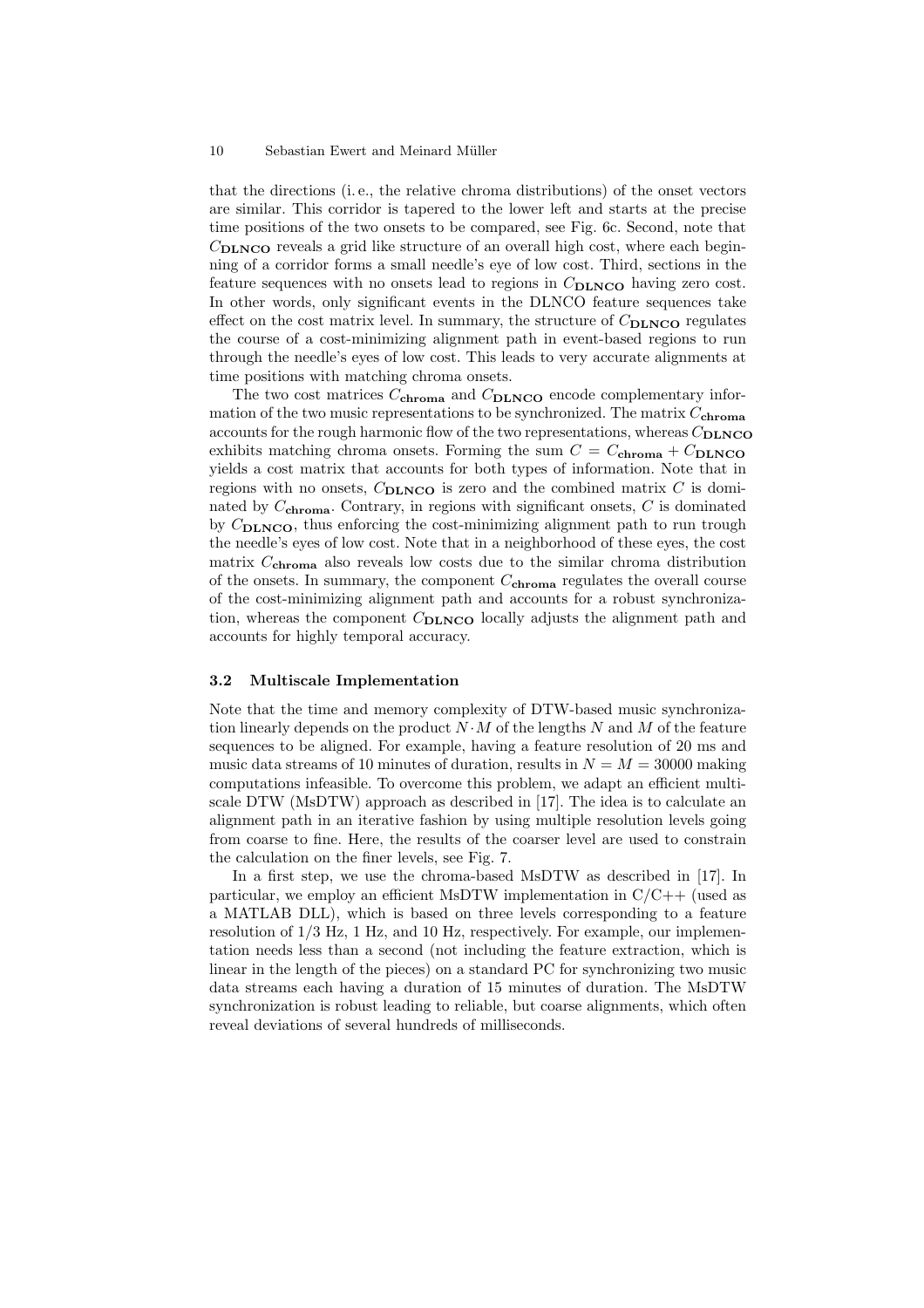

Fig. 7. Illustration of multiscale DTW. (a) Optimal alignment path (black dots) computed on a coarse resolution level. (b) Projection of the alignment path onto a finer resolution level with constraint region (dark gray) and extended constraint region (light gray). (c) Constraint region for  $Burg2$ , cf. Fig. 5c. The entries of the cost matrix are only computed within the constraint region. The resulting MsDTW alignment path indicated by the white line coincides with the DTW alignment path shown in Fig. 5c.

To refine the synchronization result, we employ an additional alignment level corresponding to a feature resolution of 50 Hz (i. e., each feature corresponds to 20 ms). On this level, we use the cost matrix  $C = C_{\text{chroma}} + C_{\text{DLNCO}}$  as described in Sect. 3.1. First, the resulting alignment path of the previous Ms-DTW method (corresponding to a 10 Hz feature resolution) is projected onto the 50 Hz resolution level. The projected path is used to define a tube-like constraint region, see Fig. 7b. As before, the cost matrix  $C$  is only evaluated within this region, which leads to large savings if the region is small. However, note that the final alignment path is also restricted to this region, which may lead to incorrect alignment paths if the region is too small [17]. As our experiments showed, an extension of two seconds in all four directions (left, right, up, down) of the projected alignment path yields a good compromise between efficiency and robustness. Fig. 7c shows the resulting extended constraint region for our running example Burg2. The relative savings with respect to memory requirements and running time of our overall multiscale procedure increases significantly with the length of the feature sequences to be aligned. For example, our procedure needs only around  $3 \cdot 10^6$  of the total number of  $15000^2 = 2.25 \cdot 10^8$  matrix entries for synchronizing two versions of a five minute piece, thus decreasing the memory requirements by a factor of 75. For a ten minute piece, this factor already amounts to 150. The relative savings for the running times are similar.

### 4 Resolution Refinement through Interpolation

A synchronization result is encoded by an alignment path, which assigns the elements of one feature sequence to the elements of the other feature sequence. Note that each feature refers to an entire analysis window, which corresponds to a certain time range rather than a single point in time. Therefore, an alignment path should be regarded as an assignment of certain time ranges. Furthermore,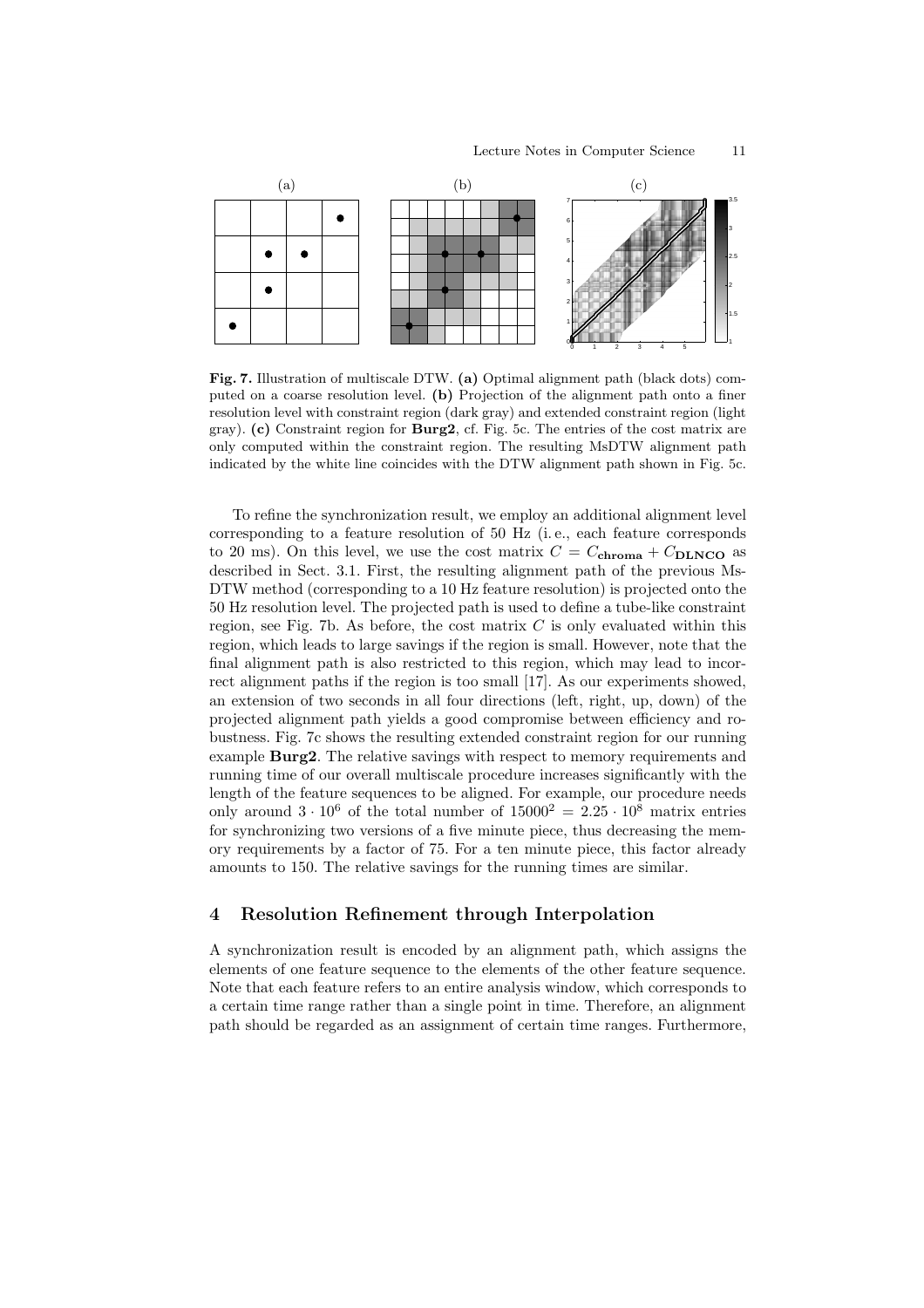

Fig. 8. (a) Alignment path assigning elements of one feature sequence to elements of the other feature sequence. The elements are indexed by natural numbers. (b) Assignment of time ranges corresponding to the alignment path, where each feature corresponds to a time range of 100 ms. (c) Staircase interpolation path (red line). (d) Density function encoding the local distortions. (e) Smoothed and strictly monotonic interpolation path obtained by integration of the density function.

an alignment path may not be strictly monotonic in its components, i. e., a single element of one feature sequence may be assigned to several consecutive elements of the other feature sequence. This further increases the time ranges in the assignment. As illustration, consider Fig. 8, where each feature corresponds to a time range of 100 ms. For example, the fifth element of the first sequence (vertical axis) is assigned to the second, third, and forth element of the second sequence (horizontal axis), see Fig. 8a. This corresponds to an assignment of the range between 400 and 500 ms with the range between 100 and 400 ms, see Fig. 8b. One major problem of such an assignment is that the temporal resolution may not suffice for certain applications. For example, one may want to use the alignment result in order to temporally warp CD audio recordings, which are typically sampled at a rate of 44,1 kHz.

To increase the temporal resolution, one usually reverts to interpolation techniques. Many of the previous approaches are based on simple staircase paths as indicated by the red line of Fig. 8c. However, such paths are not strictly monotonic and reveal abrupt directional changes leading to strong local temporal distortions. To avoid such distortions, one has to smooth the alignment path in such a way that both of its components are strictly monotonic increasing.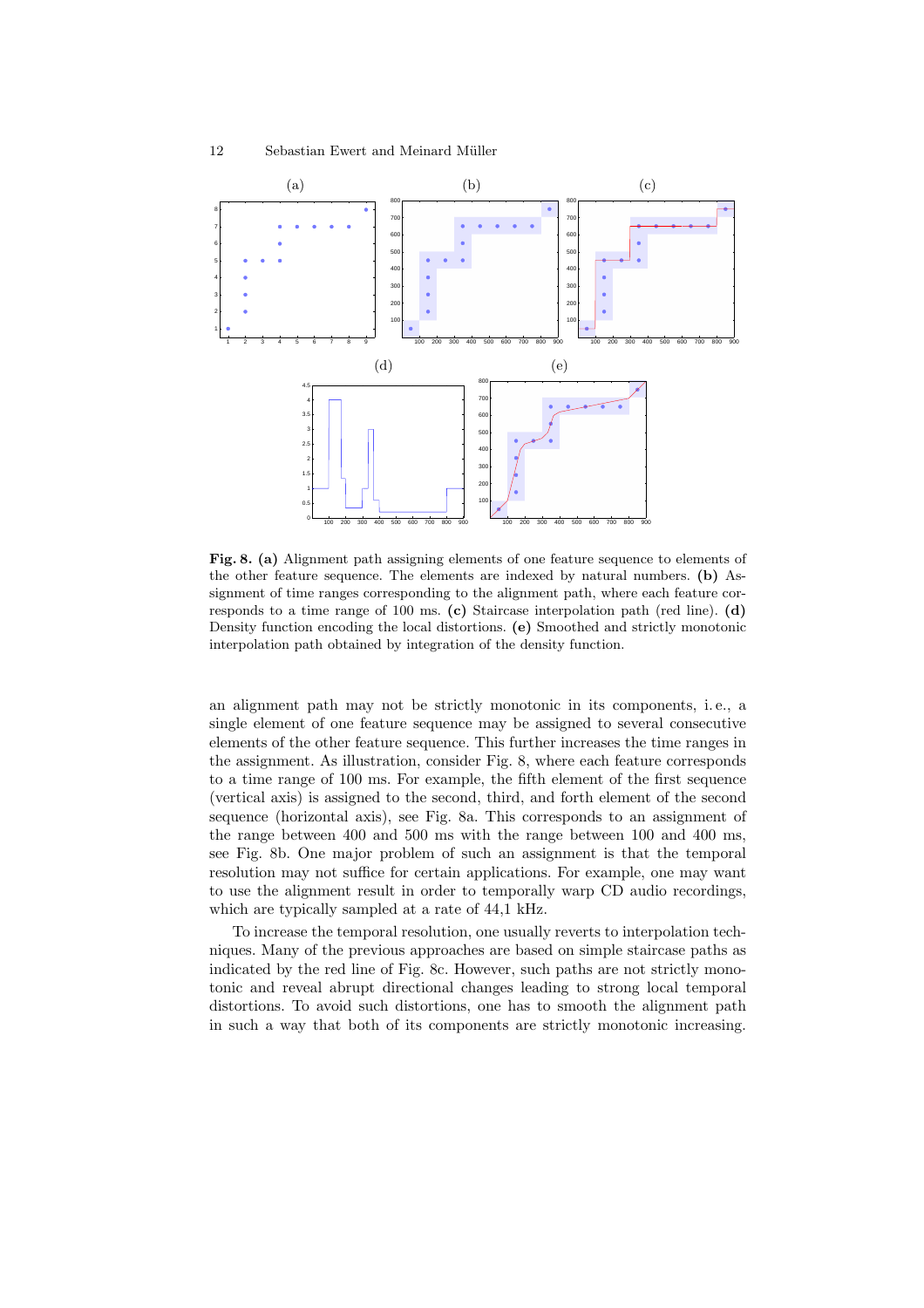To this end, Kovar et al. [10] fit a spline into the alignment path and enforce the strictness condition by suitably adjusting the control points of the splines. In the following, we introduce a novel strictly monotonic interpolation function that closely reflects the course of the original alignment path. Recall that the original alignment path encodes an assignment of time ranges. The basic idea is that each assignment defines a local distortion factor, which is the proportion of the ranges' sizes. For example, the assignment of the range between 400 and 500 ms with the range between 100 and 400 ms, as discussed above, defines a local distortion factor of 1/3. Elaborating on this idea, one obtains a density function that encodes the local distortion factors. As an illustration, we refer to Fig. 8d, which shows the resulting density function for the alignment path of Fig. 8a. Then, the final interpolation path is obtained by integrating over the density function, see Fig. 8e. Note that the resulting interpolation path is a smoothed and strictly monotonic version of the original alignment path. The continuous interpolation path can be used for arbitrary sampling rates. Furthermore, as we will see in Sect. 5, it also improves the final synchronization quality.

# 5 Experiments

In this section, we report on some of our synchronization experiments, which have been conducted on a corpus of harmony-based Western music. To allow for a reproduction of our experiments, we used pieces from the RWC music database [7, 8]. In the following, we consider 16 representative pieces, which are listed in Table 1. These pieces are divided into three groups, where the first group consists of six classical piano pieces, the second group of five classical pieces of various instrumentations (full orchestra, strings, flute, voice), and the third group of five jazz pieces and pop songs. Note that for pure piano music, one typically has concise note attacks resulting in characteristic onset features. Contrary, such information is often missing in string or general orchestral music. To account for such differences, we report on the synchronization accuracy for each of the three groups separately.

To demonstrate the respective effect of the different refinement strategies on the final synchronization quality, we evaluated eight different synchronization procedures. The first procedure (MsDTW) is the MsDTW approach as described in [17], which works with a feature resolution of 10 Hz. The next three procedures are all refinements of the first procedure working with an additional alignment layer using a feature resolution of 50 Hz. In particular, we use in the second procedure (Chroma 20ms) normalized chroma features, in the third procedure (DLNCO) only the DLNCO features, and in the forth procedure (Chroma+DLNCO) a combination of these features, see Sect. 3.1. Besides the simple staircase interpolation, we also refined each of these four procedure via smooth interpolation as discussed in Sect. 4. Table 2, which will be discussed later in detail, indicates the accuracy of the alignment results for each of the eight synchronization procedures.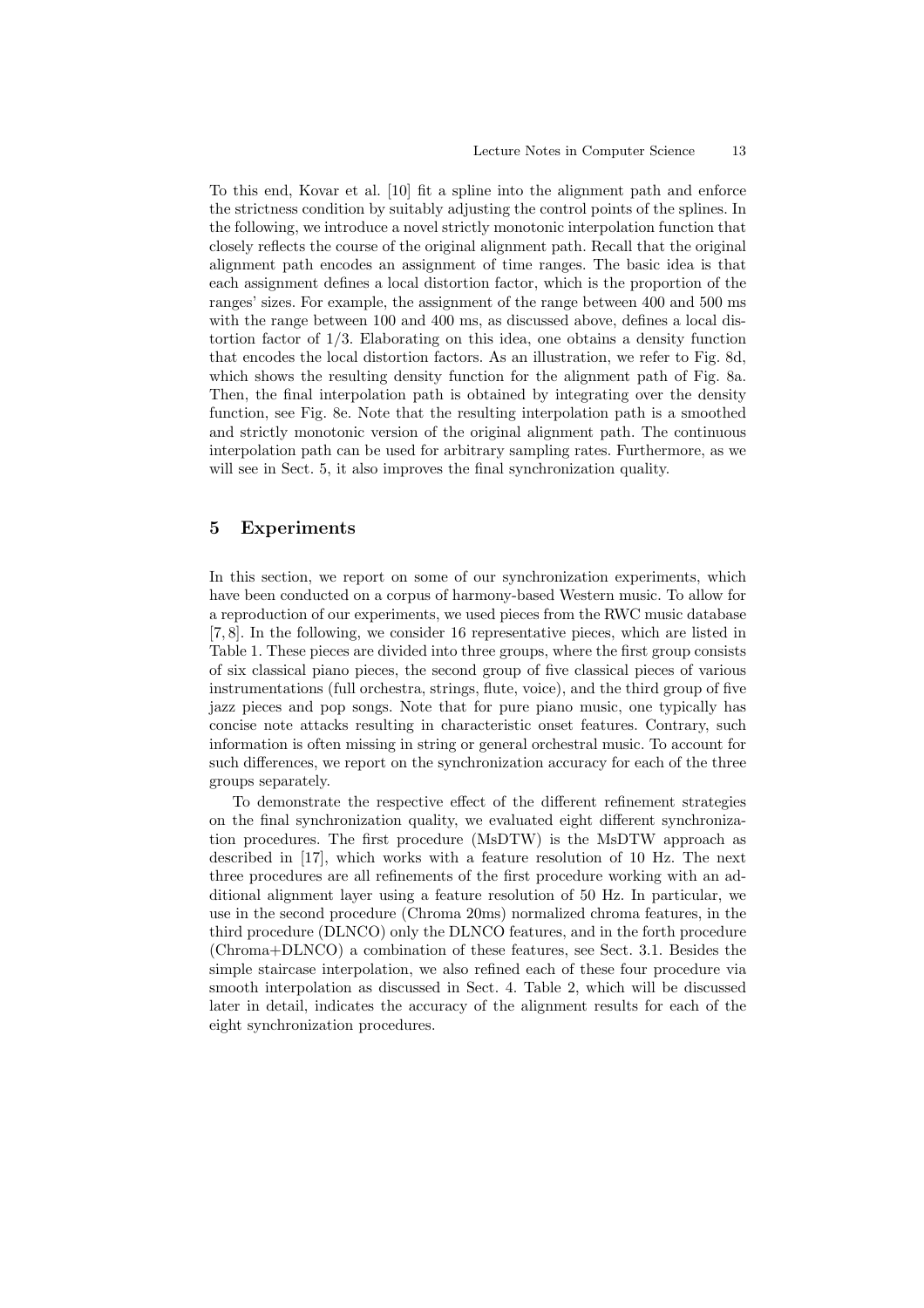#### 14 Sebastian Ewert and Meinard Müller

| <b>ID</b>        | Comp./Interp.    | Piece                               | <b>RWC ID</b>    | <b>Instrument</b> |
|------------------|------------------|-------------------------------------|------------------|-------------------|
| Burg2            | Burgmü           | Etude No. 2, Op. 100                |                  | piano             |
| <b>BachFuge</b>  | Bach             | Fuge, C-Major, BWV 846              | CO <sub>25</sub> | piano             |
| BeetApp          | Beethoven        | Op. 57, 1st Mov. (Appasionata)      | CO <sub>28</sub> | piano             |
| ChopTris         | Chopin           | Etude Op. 10, No. 3 (Tristesse)     | C <sub>031</sub> | piano             |
| ChopBees         | Chopin           | Etude Op. $25$ , No. $2$ (The Bees) | C <sub>032</sub> | piano             |
| SchuRev          | Schumann         | Reverie (Träumerei)                 | C <sub>029</sub> | piano             |
| <b>BeetFifth</b> | Beethoven        | Op. $67$ , 1st Mov. (Fifth)         | CO <sub>03</sub> | orchestra         |
| <b>BorString</b> | <b>Borodin</b>   | String Quartett No. 2, 3rd Mov.     | C015             | strings           |
| <b>BrahDance</b> | <b>Brahms</b>    | Hungarian Dance No. 5               | C <sub>022</sub> | orchestra.        |
| <b>RimskiBee</b> | Rimski-Korsakov  | Flight of the Bumblebee             | C044             | flute/piano       |
| SchubLind        | Schubert         | Op. 89, No. 5 (Der Lindenbaum)      | CO <sub>44</sub> | $\rm voice/piano$ |
| Jive.            | Nakamura.        | Jive                                | J001.            | piano             |
| Entertain        | HH Band          | The Entertainer                     | J038             | big band          |
| Friction         | Umitsuki Quartet | Friction                            | J041             | sax, bass, perc.  |
| Moving           | Nagayama         | Moving Round and Round              | P031             | electronic        |
| Dreams           | Burke            | Sweet Dreams                        | P <sub>093</sub> | voice/guitar      |

Table 1. Pieces of music with identifier (ID) contained in our test database. For better reproduction of our experiments, we used pieces from the RWC music database [7, 8].

To automatically determine the accuracy of our synchronization procedures, we used pairs of MIDI and audio versions for each of the 16 pieces listed in Table 1. Here, the audio versions were generated from the MIDI files using a high-quality synthesizer. Thus, for each synchronization pair, the note onset times in the MIDI file are perfectly aligned with the physical onset times in the respective audio recording. (Only for our running example **Burg2**, we manually aligned some real audio recording with a corresponding MIDI version.) In the first step of our evaluation process, we randomly distorted the MIDI files. To this end, we split up the MIDI files into  $N$  segments of equal length (in our experiment we used  $N = 20$ ) and then stretched or compressed each segment by a random factor within an allowed distortion range (in our experiments we used a range of  $\pm 30\%$ ). We refer to the resulting MIDI file as the *distorted MIDI file* in contrast to the original annotation MIDI file. In the second evaluation step, we synchronized the distorted MIDI file and the associated audio recording. The resulting alignment path was used to adjust the note onset times in the distorted MIDI file to obtain a third MIDI file referred to as realigned MIDI file. The accuracy of the synchronization result can now be determined by comparing the note onset times of the realigned MIDI file with the corresponding note onsets of the annotation MIDI file. Note that in the case of a perfect synchronization, the realigned MIDI file exactly coincides with the annotation MIDI file.

For each of the 16 pieces (Table 1) and for each of the eight different synchronization procedures, we computed the corresponding realigned MIDI file. We then calculated the mean value, the standard deviation, as well as the maximal value over all note onset differences comparing the respective realigned MIDI file with the corresponding annotation MIDI file. Thus, for each piece, we obtained 24 statistical values, which are shown in Table 2. (Actually, we also repeated all experiments with five different randomly distorted MIDI files and averaged all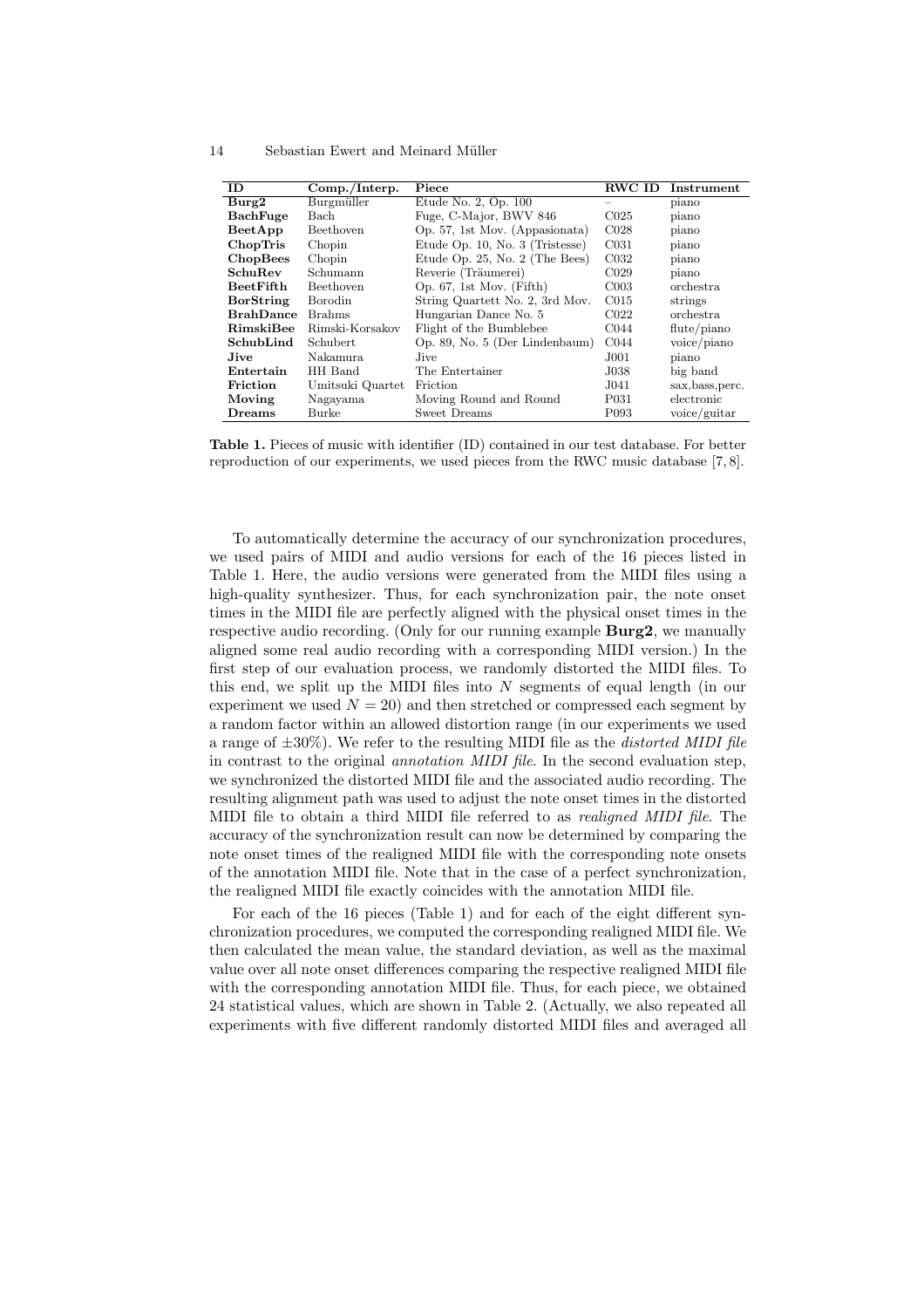|                                                |                             | staircase |           | smooth      |          |           |             |
|------------------------------------------------|-----------------------------|-----------|-----------|-------------|----------|-----------|-------------|
| ID                                             | Procedure                   | mean      | std       | max         | mean     | std       | $_{\max}$   |
| Burg2                                          | MsDTW                       | 73        | 57        | 271         | 71       | 65        | 307         |
|                                                | Chroma 20ms                 | 49        | 43        | 222         | 50       | 48        | 228         |
|                                                | DLNCO                       | 31        | 20        | 94          | 21       | 17        | 73          |
|                                                | $Chroma+DLNCO$              | 28        | 16        | 77          | 18       | 14        | 61          |
| BachFuge                                       | MsDTW                       | 97        | 55        | 319         | 55       | 41        | 223         |
|                                                | Chroma 20ms                 | 34        | 34        | 564         | 27       | 33        | 554         |
|                                                | DLNCO                       | 20<br>18  | 30<br>15  | 318<br>96   | 18<br>14 | 27<br>12  | 296<br>81   |
| BeetApp                                        | $Chroma+DLNCO$<br>MsDTW     | 116       | 102       | 1197        | 77       | 94        | 1104        |
|                                                | Chroma 20ms                 | 62        | 58        | 744         | 54       | 58        | 757         |
|                                                | DLNCO                       | 136       | 318       | 2323        | 131      | 318       | 2335        |
|                                                | $Chroma+DLNCO$              | 37        | 41        | 466         | 29       | 40        | 478         |
| ChopTris                                       | MsDTW                       | 115       | 76        | 1041        | 72       | 62        | 768         |
|                                                | Chroma 20ms                 | 66        | 69        | 955         | 57       | 64        | 754         |
|                                                | <b>DLNCO</b>                | 30        | 68        | 1318        | 22       | 68        | 1305        |
|                                                | $Chroma+DLNCO$              | 31        | 34        | 539         | 22       | 33        | 524         |
| ChopBees                                       | MsDTW                       | 108       | 79        | 865         | 59       | 71        | 817         |
|                                                | Chroma 20ms                 | 41        | 49        | 664         | 30       | 47        | 625         |
|                                                | DLNCO                       | 20        | 14        | 104         | 12       | 9         | 95          |
|                                                | $Chroma+DLNCO$              | 22        | 24        | 366         | 13       | 21        | 355         |
| SchuRev                                        | MsDTW                       | 93        | 95<br>80  | 887         | 66       | 77        | 655         |
|                                                | Chroma 20ms<br>DLNCO        | 51<br>98  | 261       | 778<br>1789 | 46<br>94 | 72<br>264 | 567<br>1841 |
|                                                | $Chroma+DLNCO$              | 22        | 38        | 330         | 15       | 36        | 315         |
|                                                | ${\rm MsDTW}$               | 100       | 77        | 763         | 67       | 68        | 646         |
| Average over piano examples                    | Chroma 20ms                 | 51        | 56        | 655         | 44       | 54        | 581         |
|                                                | DLNCO                       | 56        | 119       | 991         | 50       | 117       | 991         |
|                                                | $_{\rm Chroma+DLNCO}$       | 26        | 28        | 312         | 19       | 26        | 302         |
| BeetFifth                                      | MsDTW                       | 194       | 124       | 1048        | 142      | 116       | 952         |
|                                                | Chroma 20ms                 | 128       | 98        | 973         | 116      | 96        | 959         |
|                                                | DLNCO                       | 254       | 338       | 2581        | 241      | 338       | 2568        |
|                                                | $Chroma+DLNCO$              | 128       | 99        | 1144        | 116      | 98        | 1130        |
| BorString                                      | MsDTW                       | 157       | 110       | 738         | 118      | 106       | 734         |
|                                                | Chroma 20ms                 | 88        | 68        | 584         | 79       | 68        | 576         |
|                                                | <b>DLNCO</b>                | 275       | 355       | 2252        | 268      | 356       | 2233        |
|                                                | $Chroma+DLNCO$              | 91        | 57        | 682         | 82       | 56        | 675         |
| <b>BrahDance</b>                               | MsDTW                       | 104       | 62        | 385         | 64       | 54        | 470         |
|                                                | Chroma 20ms                 | 58        | 54        | 419         | 50       | 54        | 427         |
|                                                | DLNCO                       | 31        | 52<br>22  | 567         | 26       | 52        | 556         |
|                                                | $Chroma+DLNCO$<br>MsDTW     | 24<br>99  |           | 185<br>389  | 17       | 20        | 169<br>196  |
| RimskiBee                                      | Chroma 20ms                 | 51        | 48<br>17  | 167         | 50<br>41 | 32<br>17  | 155         |
|                                                | DLNCO                       | 31        | 23        | 183         | 22       | 19        | 160         |
|                                                | $Chroma+DLNCO$              | 37        | 17        | 108         | 27       | 15        | 91          |
| SchubLind                                      | MsDTW                       | 124       | 73        | 743         | 78       | 59        | 549         |
|                                                | Chroma 20ms                 | 66        | 57        | 718         | 55       | 50        | 509         |
|                                                | DLNCO                       | 79        | 175       | 1227        | 70       | 173       | 1206        |
|                                                | $Chroma+DLNCO$              | 41        | 36        | 406         | 31       | 34        | 387         |
| Average over various intstrumentation examples | MsDTW                       | 136       | 83        | 661         | 90       | 73        | 580         |
|                                                | Chroma 20ms                 | 78        | 59        | 572         | 68       | 57        | 525         |
|                                                | DLNCO                       | 134       | 189       | 1362        | 125      | 188       | 1345        |
|                                                | $Chroma+DLNCO$              | 64        | 46        | 505         | 55       | 45        | 490         |
| Jive                                           | MsDTW                       | 97        | 105       | 949         | 58       | 93        | 850         |
|                                                | Chroma 20ms                 | 44        | 61        | 686         | 34       | 59        | 668         |
|                                                | <b>DLNCO</b>                | 23        | 38        | 638         | 17       | 37        | 632         |
| Entertain                                      | $Chroma+DLNCO$<br>MsDTW     | 22<br>100 | 18<br>67  | 154         | 14       | 15        | 158<br>492  |
|                                                | Chroma 20ms                 | 52        | 44        | 579<br>407  | 66<br>45 | 58<br>46  | 414         |
|                                                | DLNCO                       | 93        | 204       | 1899        | 85       | 204       | 1887        |
|                                                | $Chroma+DLNCO$              | 40        | 65        | 899         | 31       | 64        | 889         |
| Friction                                       | MsDTW                       | 94        | 81        | 789         | 58       | 75        | 822         |
|                                                | Chroma 20ms                 | 47        | 67        | 810         | 39       | 67        | 815         |
|                                                | DLNCO                       | 44        | 120       | 2105        | 37       | 117       | 2106        |
|                                                | $Chroma+DLNCO$              | 30        | 55        | 810         | 23       | 55        | 819         |
| Moving                                         | MsDTW                       | 114       | 76        | 497         | 76       | 64        | 473         |
|                                                | Chroma 20ms                 | 77        | 51        | 336         | 68       | 50        | 343         |
|                                                | DLNCO                       | 127       | 216       | 1443        | 124      | 217       | 1432        |
|                                                | $Chroma+DLNCO$              | 53        | 45        | 284         | 46       | 43        | 275         |
| Dreams                                         | MsDTW                       | 136       | 105       | 659         | 115      | 106       | 674         |
|                                                | Chroma 20ms                 | 97        | 94        | 702         | 91       | 95        | 673         |
|                                                | DLNCO                       | 73        | 103       | 692<br>429  | 71       | 103       | 702<br>434  |
|                                                | Chroma+DLNCO<br>MsDTW       | 43<br>108 | 57        | 695         | 40       | 58<br>79  | 662         |
| Average over jazz/pop examples                 | Chroma 20ms                 |           | 87<br>63  | 588         | 75       | 63        | 583         |
|                                                | <b>DLNCO</b>                | 63<br>72  | 136       | 1355        | 55<br>67 | 136       | 1352        |
|                                                | $Chroma+DLNCO$              | 38        | 48        | 515         | 31       | 47        | 515         |
|                                                |                             |           |           |             |          |           |             |
| Average over all examples                      | MsDTW                       | 114       | 82        | 710         | 77       | 73        | 630         |
|                                                | Chroma 20ms<br><b>DLNCO</b> | 63<br>85  | 59<br>146 | 608<br>1221 | 55<br>79 | 58<br>145 | 564<br>1214 |
|                                                |                             | 42        | 40        | 436         | 34       | 38        | 428         |
|                                                | $Chroma+DLNCO$              |           |           |             |          |           |             |

Table 2. Alignment accuracy for eight different synchronization procedures (MsDTW, Chroma 20 ms, DLNCO, Chroma+DLNCO with staircase and smooth interpolation, respectively). The table shows for each of the eight procedures and for each of 16 pieces (Table 1) the mean value, the standard deviation, and the maximal value over all note onset difference of the respective realigned MIDI file and the corresponding annotation MIDI file. All values are given in milliseconds.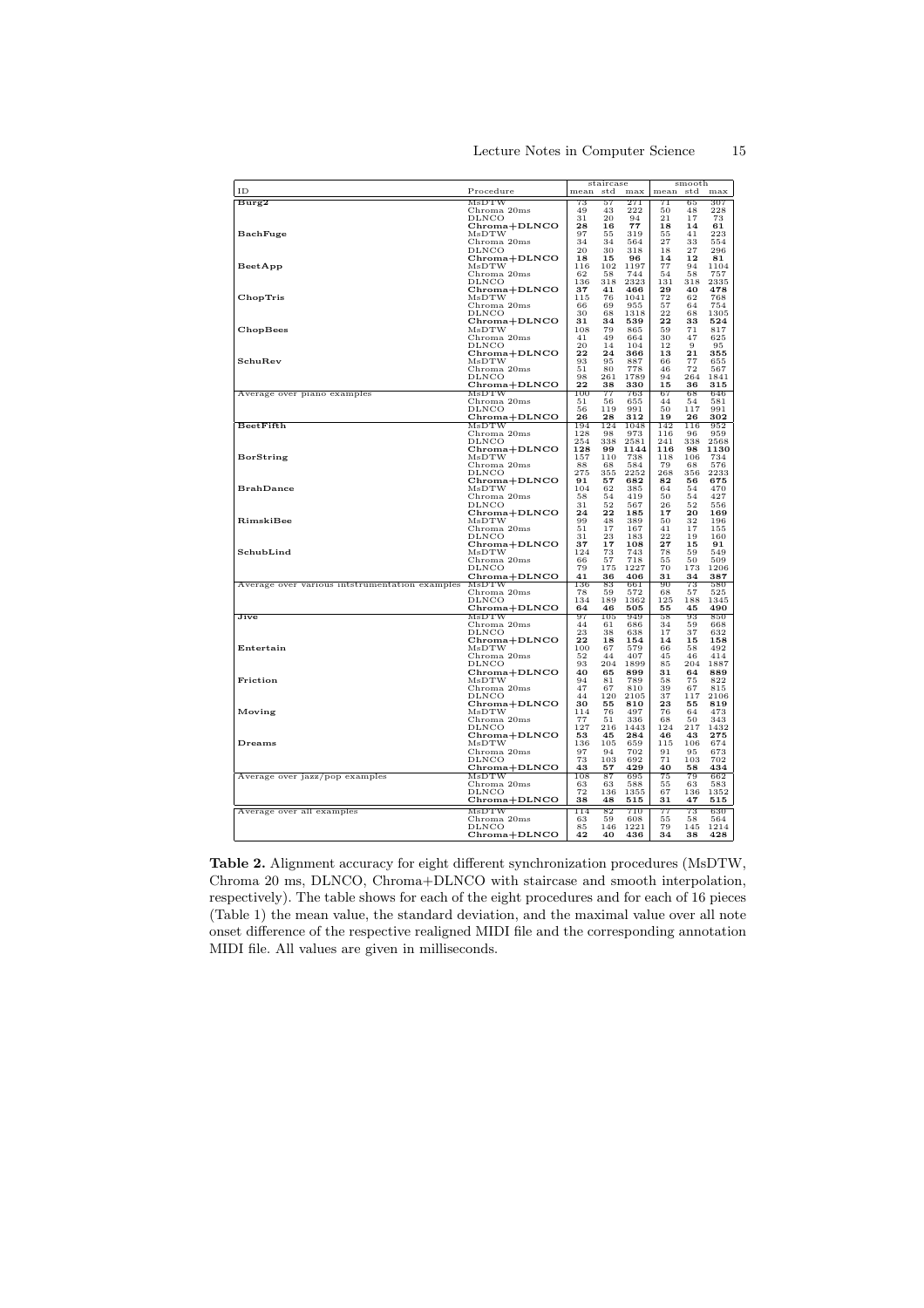#### 16 Sebastian Ewert and Meinard Müller

statistical values over these five repetitions). For example the value 73 in the first row of Table 2 means that for the piece **Burg2** the difference between the note onsets of the realigned MIDI file and the annotation MIDI file was in average 73 ms when using the MsDTW synchronisation approach in combination with a staircase interpolation. In other words, the average synchronization error of this approach is 73 ms for Burg2.

We start the discussion of Table 2 by looking at the values for the first group consisting of six piano pieces. Looking at the averages of the statistical values over the six piece, one can observe that the MsDTW procedures is clearly inferior to the other procedures. This is by no surprise, since the feature resolution of MsDTW is 100 ms compared to the resolution of 20 ms used in the other approaches. Nevertheless the standard deviation and maximal deviation of MsDTW is small relative to the mean value indicating the robustness of this approach. Using 20 ms chroma features, the average mean values decreases from 100 ms (MsDTW) to 51 ms (Chroma 20 ms). Using the combined features, this value further decreases to 26 ms (Chroma+DLNCO). Furthermore, using the smooth interpolation instead of the simple staircase interpolation further improves the accuracy, for example, from 100 ms to 67 ms (MsDTW) or from 26 ms to 19 ms (Chroma+DLNCO). Another interesting observation is that the pure DLNCO approach is sometimes much better (e. g. for ChopBees) but also sometimes much worse (e.g. for BeetApp) than the Chroma 20ms approach. This shows that the DLNCO features have the potential for delivering very accurate results but also suffer from a lack of robustness. It is the combination of the DLNCO features and chroma features which ensures robustness as well as accuracy of the overall synchronization procedure.

Next, we look at the group of the five classical pieces of various instrumentations. Note that for the pieces of this group, opposed to the piano pieces, one often has no clear note attacks leading to a much poorer quality of the onset features. As a consequence, the synchronization errors are in average higher than for the piano pieces. For example, the average mean error over the second group is 136 ms (MsDTW) and 134 ms (DLNCO) opposed to 100 ms (MsDTW) and 56 ms (DLNCO) for the first group. However, even in the case of missing onset information, the synchronization task is still accomplished in a robust way by means of the harmony-based chroma features. The idea of using the combined approach (Chroma+DLNCO) is that the resulting synchronization procedure is at least as robust and exact as the pure chroma-based approach (Chroma 20 ms). Table 2 demonstrates that this idea is realized by the implementation of our combined synchronization procedure. Similar results are obtained for the third group of jazz/pop examples, where the best results were also delivered by the combined approach (Chroma+DLNCO).

At this point, one may object that one typically obtains better absolute synchronization results for synthetic audio material (which was used to completely automate our evaluation) than for non-synthetic, real audio recordings. We therefore included also the real audio recording **Burg2**, which actually led to similar results as the synthesized examples. Furthermore, our experi-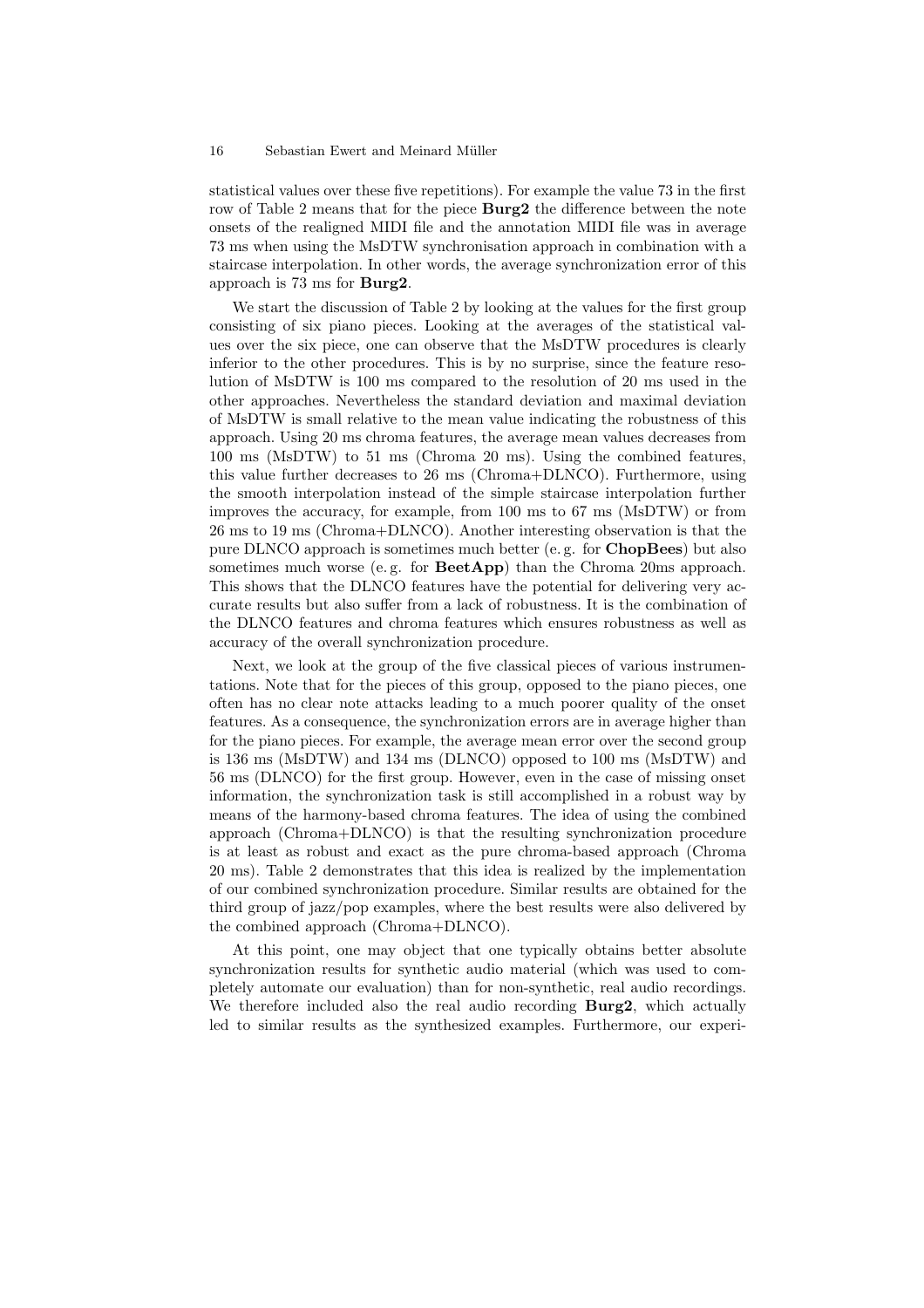|                                                |                | Distortion range |     |                     |            |           |
|------------------------------------------------|----------------|------------------|-----|---------------------|------------|-----------|
| ID                                             | Procedure      | $+10%$           |     | $\pm 20\% \pm 30\%$ | $\pm 40\%$ | $\pm50\%$ |
| Burg2                                          | MsDTW          | 48               | 53  | 65                  | 85         | 94        |
|                                                | $Chroma+DLNCO$ | 15               | 16  | 19                  | 17         | 22        |
| BachFuge                                       | MsDTW          | 44               | 49  | 52                  | 62         | 67        |
|                                                | $Chroma+DLNCO$ | 11               | 12  | 13                  | 15         | 15        |
| BeetApp                                        | MsDTW          | 53               | 68  | 75                  | 96         | 170       |
|                                                | $Chroma+DLNCO$ | 22               | 25  | 29                  | 36         | 98        |
| ChopTris                                       | MsDTW          | 57               | 64  | 72                  | 75         | 82        |
|                                                | $Chroma+DLNCO$ | 18               | 19  | 21                  | 22         | 29        |
| ChopBees                                       | MsDTW          | 51               | 54  | 57                  | 60         | 67        |
|                                                | $Chroma+DLNCO$ | 11               | 12  | 13                  | 14         | 18        |
| SchuRev                                        | MsDTW          | 50               | 58  | 64                  | 77         | 85        |
|                                                | $Chroma+DLNCO$ | 11               | 14  | 12                  | 13         | 22        |
| Average over piano examples                    | MsDTW          | 51               | 58  | 64                  | 76         | 94        |
|                                                | $Chroma+DLNCO$ | 15               | 16  | 18                  | 20         | 34        |
| <b>BeetFifth</b>                               | MsDTW          | 119              | 126 | 141                 | 143        | 184       |
|                                                | $Chroma+DLNCO$ | 101              | 106 | 113                 | 113        | 145       |
| BorString                                      | MsDTW          | 86               | 97  | 109                 | 118        | 153       |
|                                                | $Chroma+DLNCO$ | 75               | 78  | 82                  | 84         | 101       |
| <b>BrahDance</b>                               | MsDTW          | 52               | 58  | 66                  | 70         | 81        |
|                                                | $Chroma+DLNCO$ | 13               | 15  | 18                  | 19         | 25        |
| RimskiBee                                      | MsDTW          | 49               | 47  | 52                  | 53         | 56        |
|                                                | $Chroma+DLNCO$ | 25               | 26  | 26                  | 28         | 28        |
| SchubLind                                      | MsDTW          | 69               | 73  | 78                  | 99         | 91        |
|                                                | $Chroma+DLNCO$ | 28               | 28  | 31                  | 35         | 35        |
| Average over various intstrumentation examples | MsDTW          | 75               | 80  | 89                  | 97         | 113       |
|                                                | $Chroma+DLNCO$ | 48               | 51  | 54                  | 56         | 67        |
| Jive                                           | MsDTW          | 44               | 62  | 50                  | 63         | 77        |
|                                                | $Chroma+DLNCO$ | 12               | 13  | 14                  | 14         | 15        |
| Entertain                                      | MsDTW          | 47               | 53  | 62                  | 78         | 94        |
|                                                | $Chroma+DLNCO$ | 21               | 25  | 30                  | 36         | 44        |
| Friction                                       | MsDTW          | 44               | 48  | 54                  | 70         | 82        |
|                                                | $Chroma+DLNCO$ | 14               | 17  | 22                  | 28         | 37        |
| Moving                                         | MsDTW          | 61               | 63  | 75                  | 127        | 871       |
|                                                | $Chroma+DLNCO$ | 33               | 39  | 47                  | 59         | 732       |
| $D$ reams                                      | MsDTW          | 71               | 84  | 114                 | 142        | 178       |
|                                                | $Chroma+DLNCO$ | 24               | 28  | 39                  | 52         | 85        |
| Average over jazz/pop examples                 | MsDTW          | 53               | 62  | 71                  | 96         | 260       |
|                                                | $Chroma+DLNCO$ | 21               | 24  | 30                  | 38         | 183       |
| Average over all examples                      | MsDTW          | 59               | 66  | 74                  | 89         | 152       |
|                                                | $Chroma+DLNCO$ | 27               | 30  | 33                  | 37         | 91        |

Table 3. Dependency of the final synchronization accuracy on the size of the allowed distortion range. For each of the 16 pieces and each range, the mean values of the synchronization errors are given for the MsDTW and Chroma+DLNCO procedure both post-processed with smooth interpolation. All values are given in milliseconds.

ments on the synthetic data are still meaningful in the relative sense by revealing relative performance differences between the various synchronization procedures. Finally, we also generated MIDI-audio alignments using real performances of the corresponding pieces (which are also contained in the RWC music database). These alignments were used to modify the original MIDI files to run synchronously to the audio recordings. Generating a stereo file with a synthesized version of the modified MIDI file in one channel and the audio recording in the other channel, we have acoustically examined the alignment results. The acoustic impression supports the evaluation results obtained from the synthetic data. The stereo files have been made available on the website http://www-mmdb.iai.uni-bonn.de/projects/syncDLNCO/.

For the experiments of Table 2, we used a distortion range of  $\pm 30\%$ , which is motivated by the observation that the relative tempo difference between two real performances of the same piece mostly lies within this range. In a second experiment, we investigated the dependency of the final synchronization accuracy on the size of the allowed distortion range. To this end, we calculated the mean values of the synchronization error for each of the 16 pieces using different distortion ranges from  $\pm 10\%$  to  $\pm 50\%$ . Table 3 shows the resulting vales for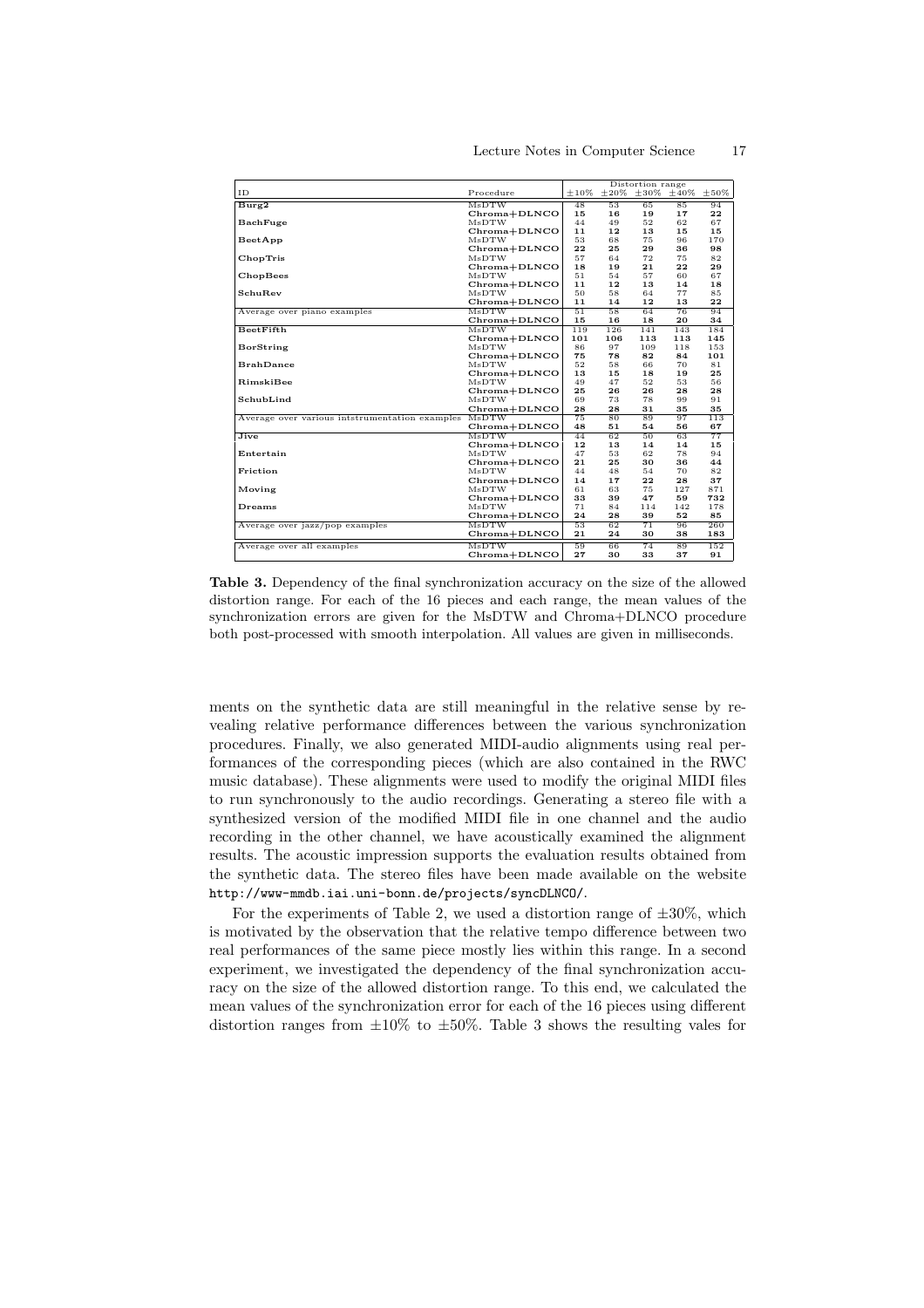two of the eight synchronization procedures described above, namely MsDTW and Chroma+DLNCO both post-processed with smooth interpolation. As one may expect, the mean error values increase with the allowed distortion range. For example, the average mean error over all 16 pieces increases from 59 ms to 152 ms for the MsDTW and from 27 ms to 91 ms for the combined procedure (Chroma+DLNCO). However, the general behavior of the various synchronization procedures does not change significantly with the ranges and the overall synchronization accuracy is still high even in the presence of large distortions. As an interesting observation, for one of the pieces (Moving) the mean error exploded from 59 ms to 732 ms (Chroma+DLNCO) when increasing the range from  $\pm 40\%$  to  $\pm 50\%$ . Here, a manual inspection showed that, for the latter range, a systematic synchronization error happened. Here, for an entire musical segment of the piece, the audio version was aligned to a similar subsequent repetition of the segment in the distorted MIDI version. However, note that such strong distortion  $(\pm 50\%$  corresponds to the range of having half tempo to double tempo) rarely occurs in practice and only causes problems for repetitive music.

# 6 Conclusions

In this paper, we have discussed various refinement strategies for music synchronization. Based on a novel class of onset-based audio features in combination with previous chroma features, we presented a new synchronization procedure that can significantly improve the synchronization accuracy while preserving the robustness and efficiency of previously described procedures. For the future, we plan to further extend our synchronization framework by including various features types that also capture local rhythmic information [11] and that detect even smooth note transitions as often present in orchestral or string music [23]. As a further extension of our work, we will consider the problem of partial music synchronization, where the two versions to be aligned may reveal significant structural differences.

# References

- 1. V. Arifi, M. Clausen, F. Kurth, and M. M¨uller. Synchronization of music data in score-, MIDI- and PCM-format. Computing in Musicology, 13, 2004.
- 2. M. A. Bartsch and G. H. Wakefield. Audio thumbnailing of popular music using chroma-based representations. IEEE Trans. on Multimedia, 7(1):96–104, Feb. 2005.
- 3. R. Dannenberg and N. Hu. Polyphonic audio matching for score following and intelligent audio editors. In Proc. ICMC, San Francisco, USA, pages 27–34, 2003.
- 4. R. Dannenberg and C. Raphael. Music score alignment and computer accompaniment. Special Issue, Commun. ACM, 49(8):39–43, 2006.
- 5. S. Dixon and G. Widmer. Match: A music alignment tool chest. In Proc. ISMIR, London, GB, 2005.
- 6. H. Fujihara, M. Goto, J. Ogata, K. Komatani, T. Ogata, and H. G. Okuno. Automatic synchronization between lyrics and music cd recordings based on viterbi alignment of segregated vocal signals. In ISM, pages 257–264, 2006.